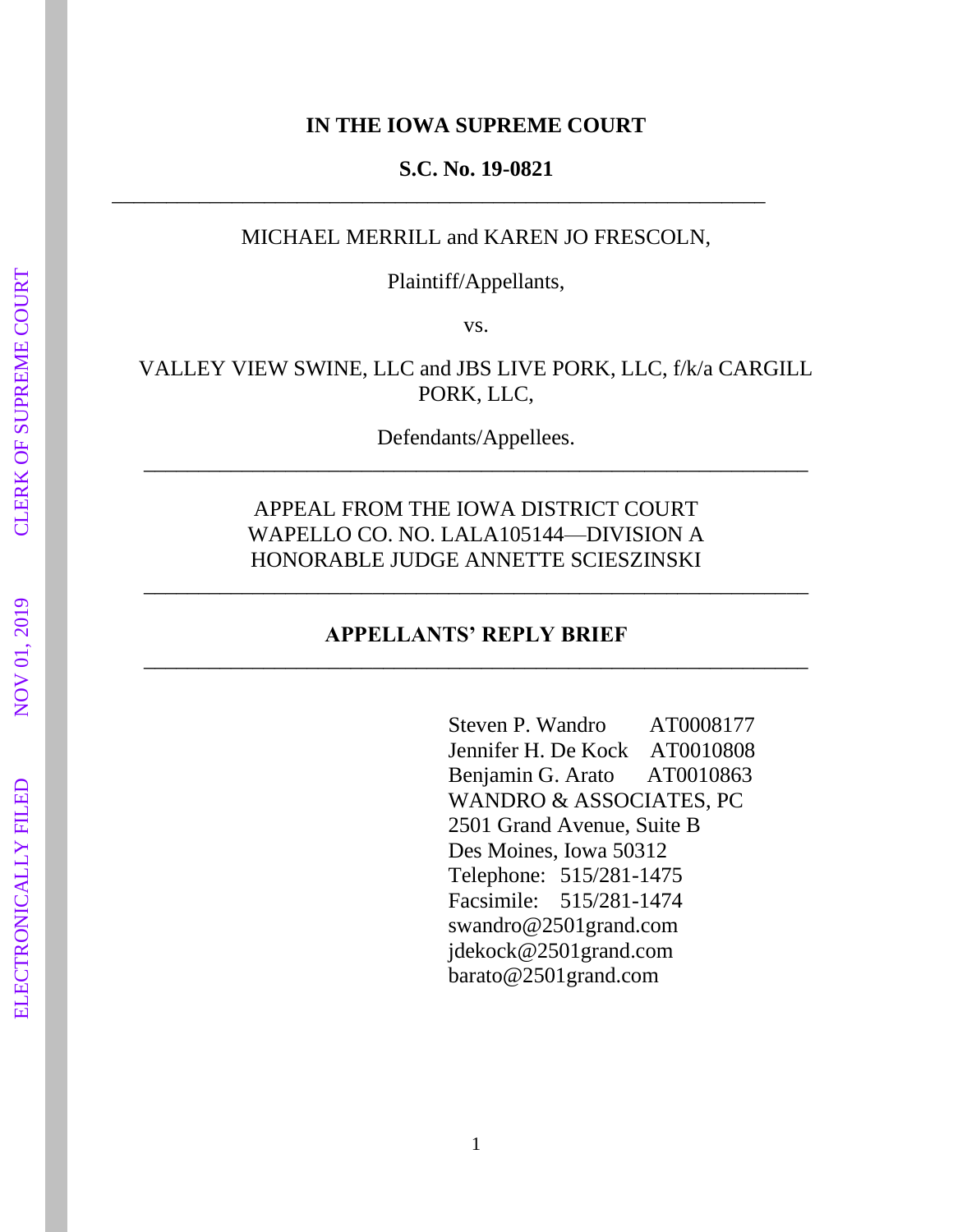# **TABLE OF CONTENTS**

| <b>RESPONSE TO DEFENDANTS/APPELLEES' FACT STATEMENTS6</b>                                                                                                                                                                                                                                                                |
|--------------------------------------------------------------------------------------------------------------------------------------------------------------------------------------------------------------------------------------------------------------------------------------------------------------------------|
|                                                                                                                                                                                                                                                                                                                          |
| ISSUE I: THE DISTRICT COURT ERRED IN FINDING PLAINTIFFS<br><b>LIABLE FOR COSTS AND EXPENSES UNDER IOWA CODE SECTION</b><br>657.11(5) BECAUSE THEY DID NOT BRING CLAIMS AS PART OF A<br><b>LOSING CAUSE OF ACTION AND THEIR CLAIMS WERE NOT</b>                                                                           |
| The CAFO Defendants Are Not Entitled to Costs and Expenses Under<br>$\mathsf{A}$ .<br>Iowa Code Section 657.11(5) or Chapter 625 as Two Voluntary Dismissals<br>Constitute a Final Adjudication Only for the Purpose of Res Judicata and Do<br>Not Transform Claims Brought by Merrill and Frescoln Into "a Losing Cause |
| Without an Adjudication on the Merits, the District Court Could Not<br><b>B.</b><br>Determine that Claims Brought by Merrill and Frescoln Constituted a "Losing<br>Cause of Action," nor Enter Into a Subsequent but Irrelevant Inquiry as to                                                                            |
| Legislative Intent to Protect the Iowa Pork Industry Is Not Relevant to<br>$\mathsf{C}.$<br>Whether Two Voluntary Dismissals Constitute a "Losing Cause of Action.".15                                                                                                                                                   |
| JFAN's Opinion of the CAFO Industry is Not Relevant to This Appeal 15<br>D.                                                                                                                                                                                                                                              |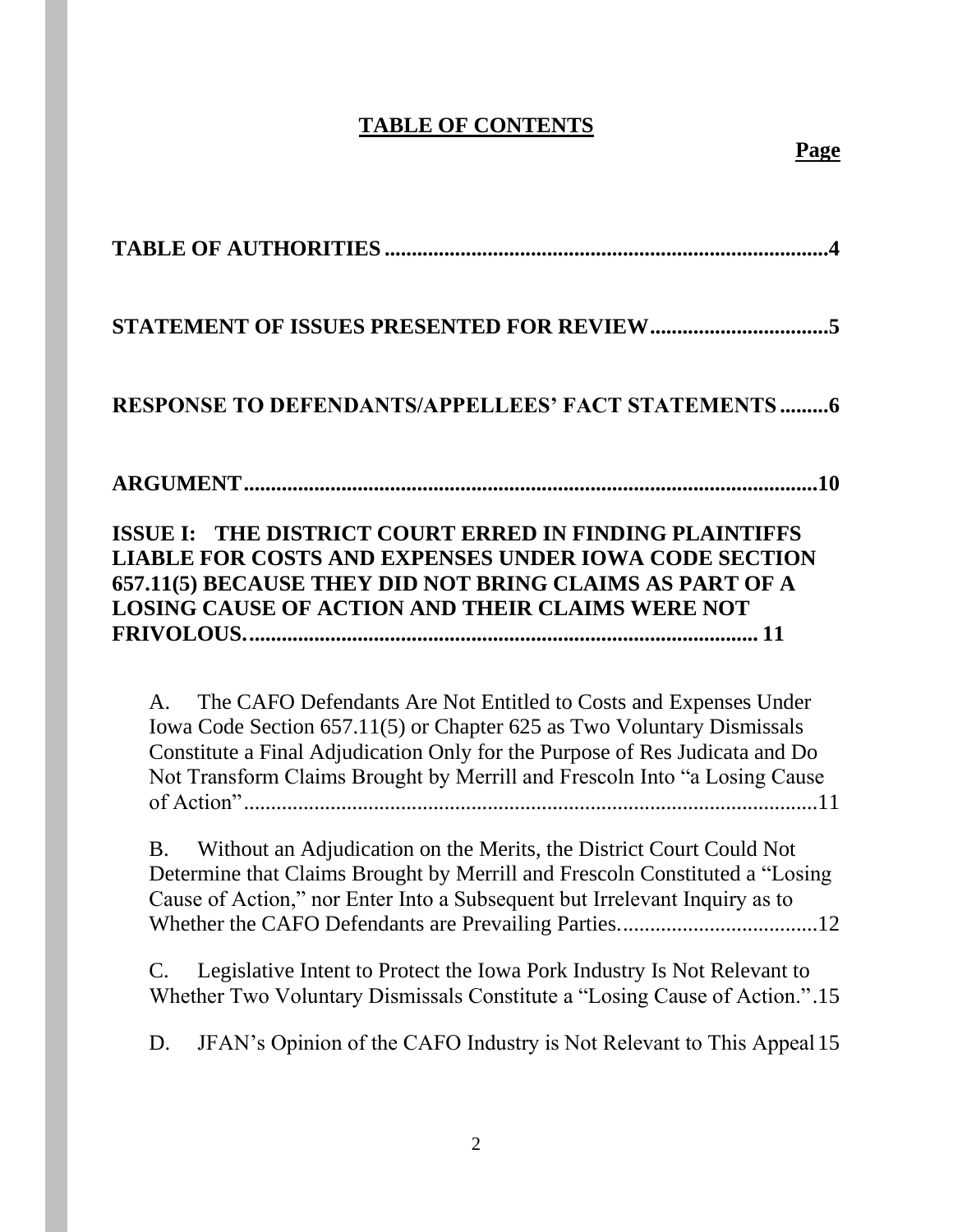| Е.          | Merrill and Frescoln's Opinions Regarding CAFOs Are Also Not                                                                                                                        |  |
|-------------|-------------------------------------------------------------------------------------------------------------------------------------------------------------------------------------|--|
| $F_{\cdot}$ | The Record Reflects Lack of Concern With Merrill and Frescoln on                                                                                                                    |  |
| G.          | Merrill and Frescoln Did Not Bring Frivolous Claims18                                                                                                                               |  |
|             | ISSUE II: THE DISTRICT COURT ALSO ERRED IN FINDING THAT A<br>SECOND VOLUNTARY DISMISSAL UNDER IOWA R. CIV. P. 1.943<br><b>EXPOSES A PLAINTIFF TO ALL COSTS AVAILABLE UNDER IOWA</b> |  |
|             | <b>ISSUE IV: THIS COURT SHOULD AWARD MERILL AND FRESCOLN</b>                                                                                                                        |  |
|             |                                                                                                                                                                                     |  |
|             |                                                                                                                                                                                     |  |
|             |                                                                                                                                                                                     |  |
|             |                                                                                                                                                                                     |  |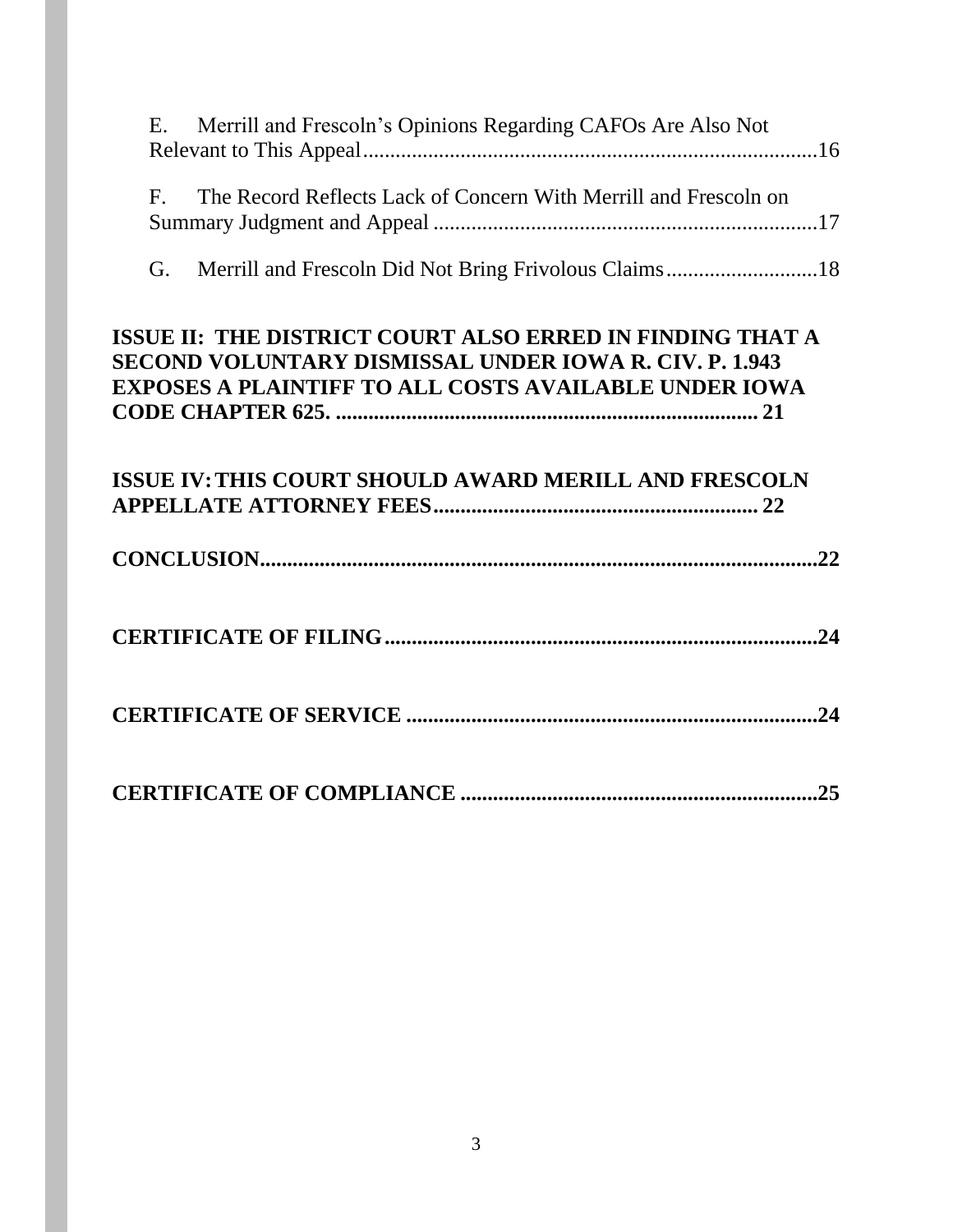# **TABLE OF AUTHORITIES**

<span id="page-3-0"></span>

| Page                                                                             |
|----------------------------------------------------------------------------------|
| <b>Cases</b><br>CRST Van Expedited v. E.E.O.C., 136 S.Ct. 1642 (2016) 13, 14, 15 |
| Darrah v. Des Moines Gen. Hosp., 436 N.W.2d 53, 55 (Iowa 1989).  11, 18          |
| Gardin v. Long Beach Mortg. Co., 661 N.W.2d 193, 197 (Iowa 2003)15               |
| Kimble v. Marvel Entertainment, LLC, 135 S.Ct. 2401, 2409 (2015)10               |
| Phipps v. Winneshiek County, 593 N.W.2d 143, 147 (Iowa 1999).  10, 12, 21        |
|                                                                                  |
|                                                                                  |
|                                                                                  |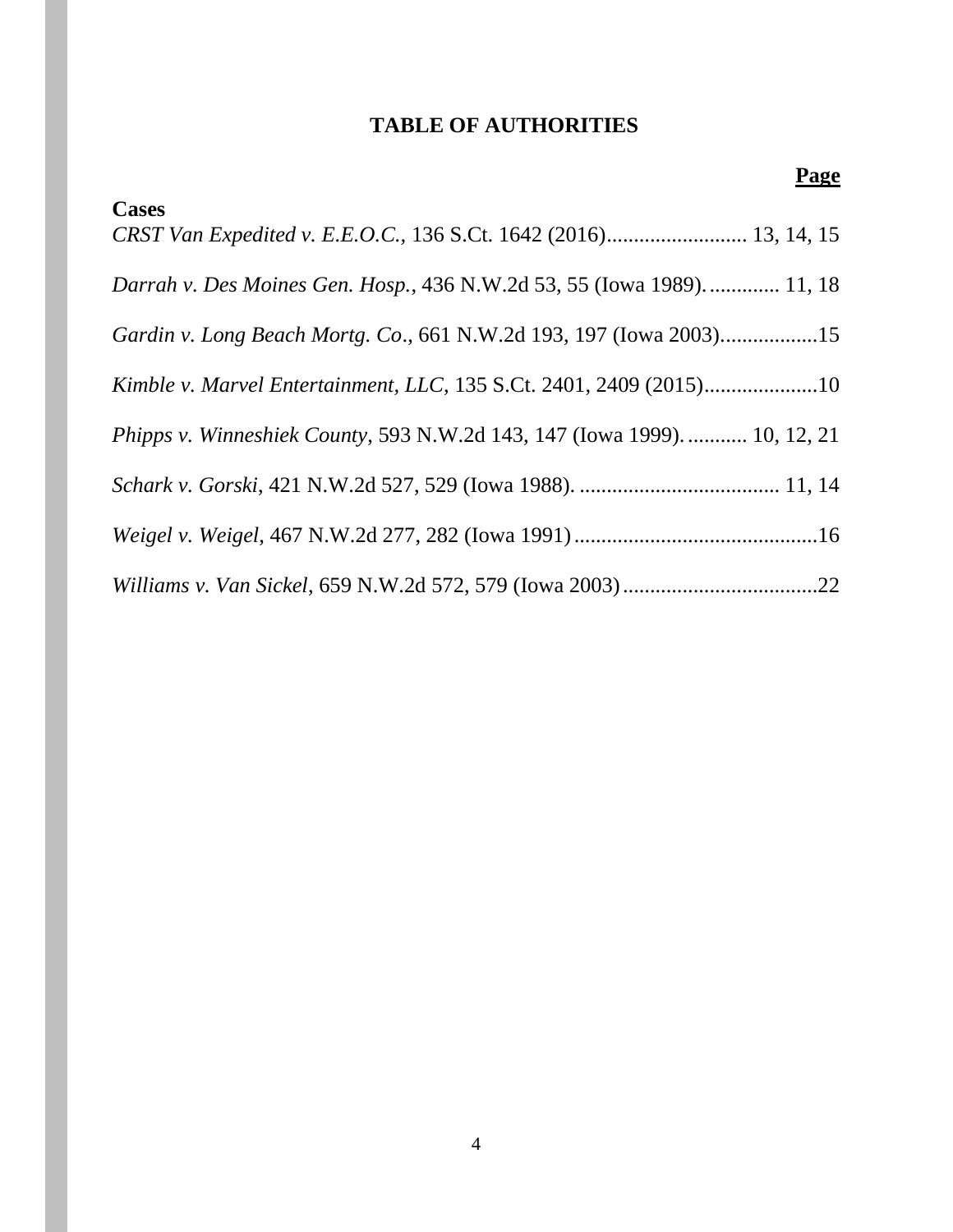#### **STATEMENT OF ISSUES PRESENTED FOR REVIEW**

# <span id="page-4-0"></span>**ISSUE I: THE DISTRICT COURT ERRED IN FINDING PLAINTIFFS LIABLE FOR COSTS AND EXPENSES UNDER IOWA CODE SECTION 657.11(5) BECAUSE THEY DID NOT BRING CLAIMS AS PART OF A LOSING CAUSE OF ACTION AND THEIR CLAIMS WERE NOT FRIVOLOUS.**

*Phipps v. Winneshiek Cty.*, 593 N.W.2d 143, 147 (Iowa 1999)

*CRST Van Expedited v. E.E.O.C.,* 136 S. Ct. 1642 (2016)

*Gardin v. Long Beach Mortg. Co*., 661 N.W.2d 193 (Iowa 2003)

*Weigel v. Weigel*, 467 N.W.2d 277, 282 (Iowa 1991)

*Honomichl v. Valley View Swine, LLC*, 914 N.W.2d 223 (Iowa 2018)

*Darrah v. Des Moines General Hosp*., 436 N.W.2d 53, 55 (Iowa 1989)

# **ISSUE II: THE DISTRICT COURT ALSO ERRED IN FINDING THAT A SECOND VOLUNTARY DISMISSAL UNDER IOWA R. CIV. P. 1.943 EXPOSES A PLAINTIFF TO ALL COSTS AVAILABLE UNDER IOWA CODE CHAPTER 625.**

*Phipps v. Winneshiek County*, 593 N.W.2d 143, 147 (Iowa 1999)

### **ISSUE III: THE DISTRICT COURT ERRED IN THE AMOUNT OF JUDGMENT ENTRY BECAUSE THE COSTS AND EXPENSES AWARDED ARE NOT RECOVERABLE.**

### **ISSUE IV: ISSUE IV: THIS COURT SHOULD AWARD MERRILL AND FRESCOLN APPELLATE ATTORNEY FEES.**

*Williams v. Van Sickel*, 659 N.W.2d 572, 579 (Iowa 2003)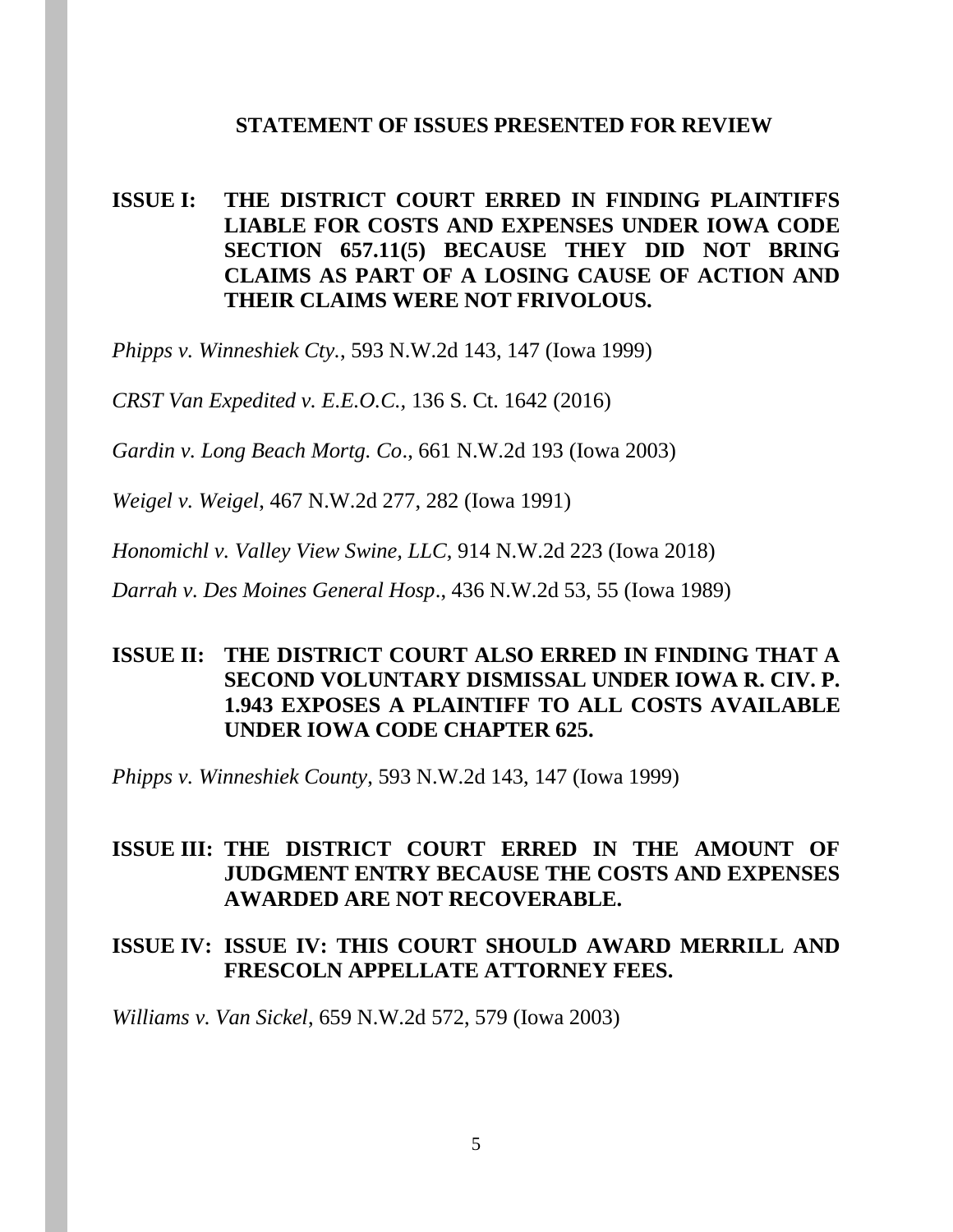### <span id="page-5-0"></span>**RESPONSE TO DEFENDANTS/APPELLEES' FACT STATEMENTS**

The recitation of basic facts by Defendants-Appellees Valley View Swine, LLC ("Valley View") and JBS Live Pork, LLC ("JBS"), successor in interest to Cargill Pork, LLC ("Cargill Pork") (collectively "CAFO Defendants") misconstrues the evidence and the procedural history of this litigation, and the involvement and representation of Plaintiffs-Appellants Michael Merrill and Karen Frescoln in that litigation.<sup>1</sup> Further, the CAFO Defendants' procedural history is largely unrelated to the merits of Merrill and Frescoln's individual claims. The CAFO Defendants' continued mischaracterization of evidence and procedural history is particularly offensive in light of their inferences that the entire body of litigation against animal confinements is wholly unsubstantiated. Below, Plaintiffs address a few factual issues in particular.

#### *Merrill and Frescoln Not Represented by Prior Counsel*

On October 22, 2018, current counsel Steven P. Wandro and Jennifer H. De Kock entered their limited appearances on behalf of Merrill for the purpose of resisting Defendants' Motion for Judgement and Costs and Expenses against him. See October 22, 2018 Limited Appearances of Wandro and De Kock. On October

<sup>&</sup>lt;sup>1</sup> Unless otherwise noted, Plaintiffs-Appellants follow shorthand references designated in their opening brief.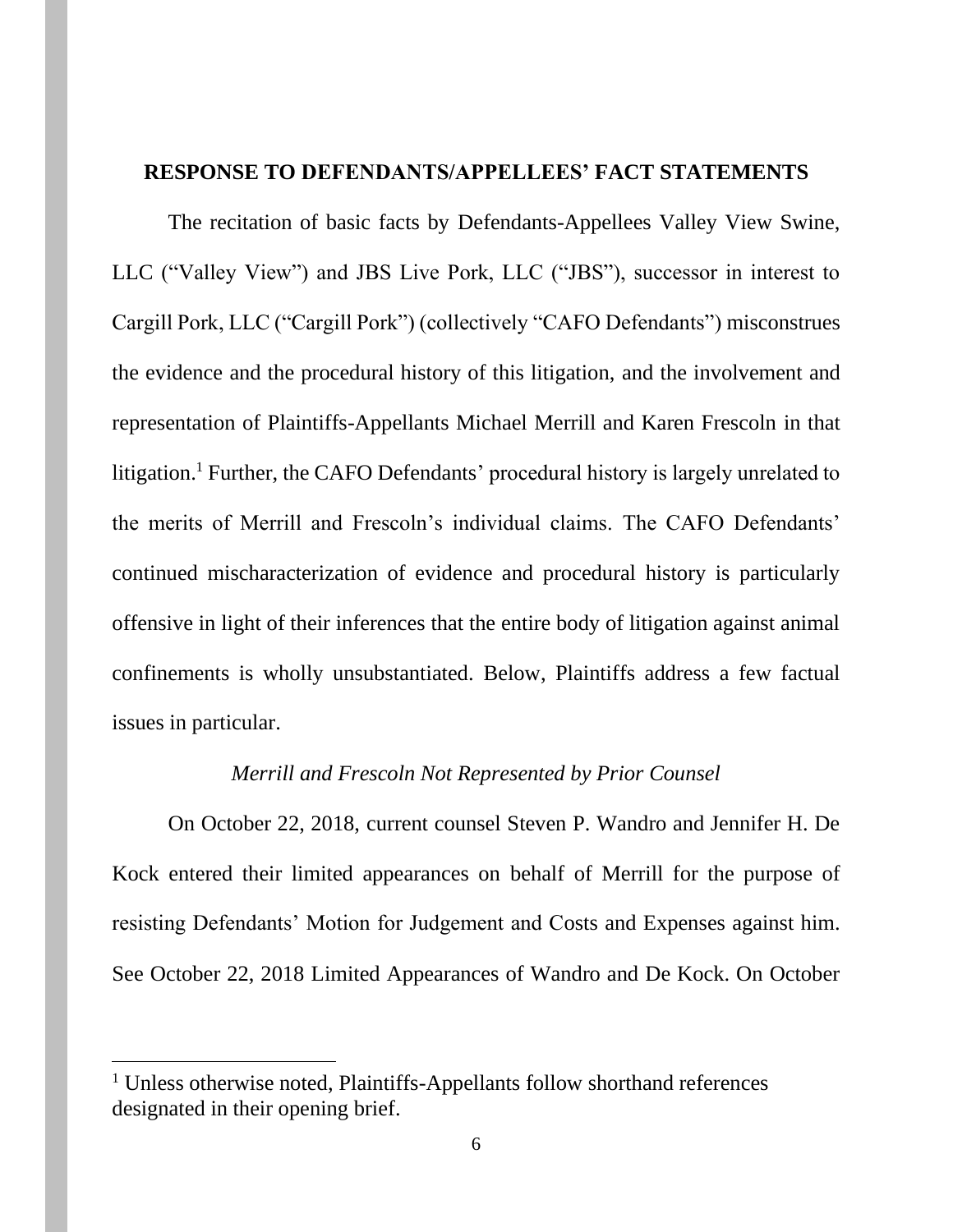24, 2018, current counsel Benjamin G. Arato entered his limited appearance on behalf of Merrill and Frescoln for the purpose of resisting Defendants' Motion for Judgement and Costs and Expenses against both former plaintiffs. See October 24, 2018 Limited Appearance of Arato. On April 19, 2019 the district court granted attorney David E. Sykes' motion to withdraw as counsel for Merrill and Frescoln. See April 19, 2019 Order Approving Withdrawal of Counsel. Attorneys Wandro, De Kock, and Arato of Wandro & Associates, P.C. (the "Wandro attorneys") are the only counsel of record for Merrill and Frescoln in this litigation.

# *The Majority of Dismissals by Current Counsel Occurred After Voluntary Settlement*

The CAFO Defendants offer a selective and misleading recitation of the procedural history of similar nuisance cases. Prior to entering any appearance of record, in summer and fall of 2016 the Wandro attorneys reviewed every active CAFO case brought by prior counsel in Iowa and evaluated it for likelihood of success via settlement or at trial. The Wandro attorneys agreed to represent certain plaintiffs in nuisance actions against confinement owners, operators, and integrators only after conducting this review. On their recommendation certain plaintiffs agreed to dismiss cases that fell outside that criteria.

The Wandro attorneys worked through this process with attorney Sykes to focus energy and resources on plaintiffs whose properties were burdened by hog confinement stench that created a nuisance so proximate and significant that they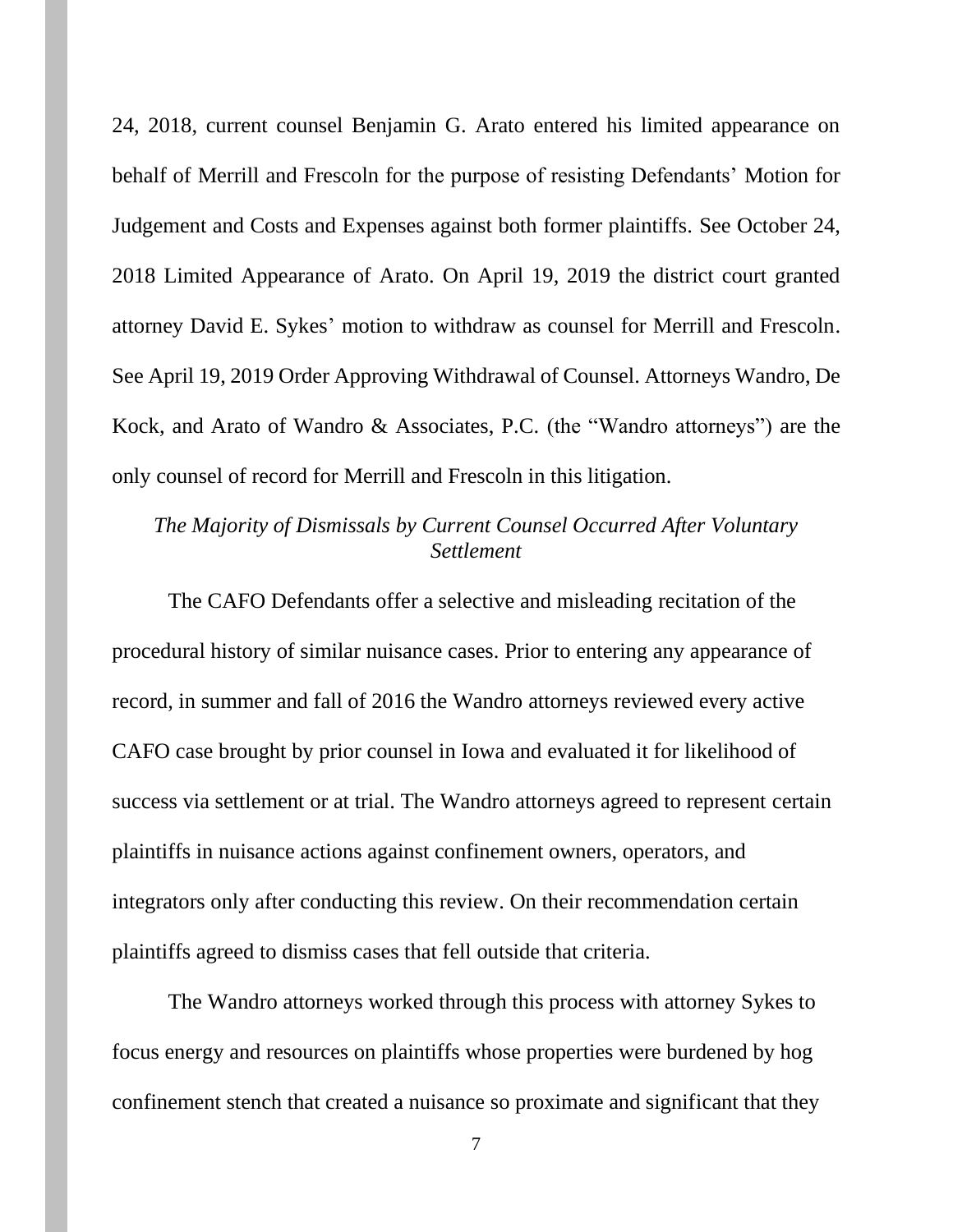had a reasonable chance of success before a jury and on appeal. As part of their analysis, the Wandro attorneys also considered the award of costs and expenses pursuant to 657.11(5) awarded by the district court, the Honorable Judge Annette Scieszinski presiding, to defendants in Division C of this litigation in Wapello County. App. 260.

Under this agreed-upon evaluation protocol, attorney Sykes and former plaintiffs' counsel dismissed the following cases before the Wandro attorneys entered any appearances:

- *Davis, et al. v. Maschhoff Pork, LLC, et al.* (LACV084348 Linn)
- *Bolin, et al. v. Parks Finishing C10, LLC, et al.* (LALA012580 Davis); *Arbogast, et al. v. Parks Finishing C10, LLC, et al.* (LALA012581 Davis); and *Basinger, et al. v. Parks Finishing C10, LLC, et al.* (LALA012582 Davis); consolidated into *Hopkins et al. v. Parks Finishing C10, LLC et al.* (LALA012580 Davis)
- *Wilkerson et al. v. Pro Ag Investors, LLC et al.* (LALA018795 Louisa)
- *Wilson et al. v. Pro Ag Investors, LLC et al.* (LALA018795 Louisa)
- *Merritt, et al. v. JBS Live Pork, LLC et al.* (LACV005896 Adair)

-Following their appearance as counsel of record with attorney Sykes, the

Wandro attorneys refiled the Davis and Linn County cases<sup>2</sup>. The Wandro attorneys

then negotiated settlements in the following cases and consequently dismissed them

with prejudice:

<sup>2</sup> *Hopkins et al. v. Parks Finishing C10, LLC, Parks Finishing C11, LLC, and JBS Live Pork, LLC* (LALA012637 Davis) and *Gibson, et al. v. CP3 Farms, LLC, Matthew J. Ditch, and The Maschhoffs, LLC* (LACV092269 Linn)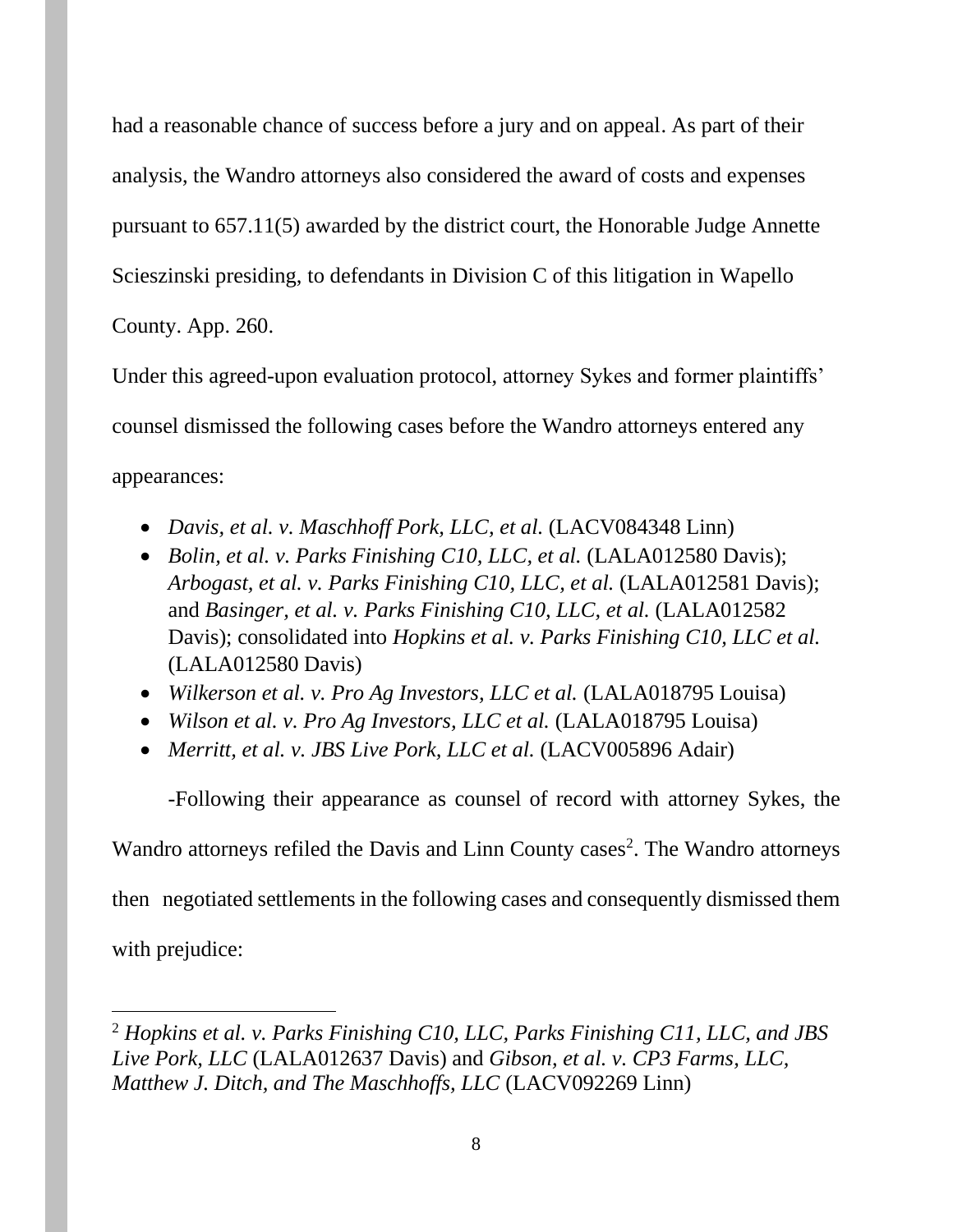- *Ahrens, et al. v. Prestage Farms of Iowa, LLC* (CVEQ027257 Poweshiek)
- *Bergthold, et al. v. Pro Ag Investors, LLC et al.* (LALA018794 Louisa)
- *Honomichl, et al. v. JBS, et al.* (LALA105144 Wapello County)
- *Hopkins et al. v. Parks Finishing C10, LLC et al.* (No. LALA012637 Davis); removed to federal court (4:18-cv-00123 S.D. Iowa)

The law firm of Faegre Baker Daniels, LLP, counsel of record for JBS on this appeal, was also counsel of record for JBS for the *Honomichl* and *Hopkins* cases, and has personal knowledge that plaintiffs dismissed these cases only **after voluntary settlement was reached**. The firm of Elderkin & Pirnie, PLC, counsel of record for defendant Valley View at trial and on this appeal, was also counsel of record for Valley View for the *Honomichl* Wapello County case, and must similarly be charged with knowledge that the remaining plaintiffs dismissed after negotiating voluntary settlements.

Of the seven cases where the Wandro attorneys entered their appearance with Sykes, only one<sup>3</sup> was dismissed without negotiated settlement. Current counsel obtained plaintiffs' consent to dismiss that lawsuit following the defense verdict in its neighboring county companion case<sup>4</sup> and their reasoned opinion as to the likelihood of success. Following withdrawal of prior counsel for plaintiffs, current counsel has consistently shared their forthright assessments with both plaintiffs and

<sup>3</sup> *Lappe et al. v. AWP Pork, LLC et al.*(Des Moines County Case No. LALA004642)

<sup>&</sup>lt;sup>4</sup> City of Mount Union, et al. v. AWP Pork, LLC et al. (Henry County Case No. LALA011873)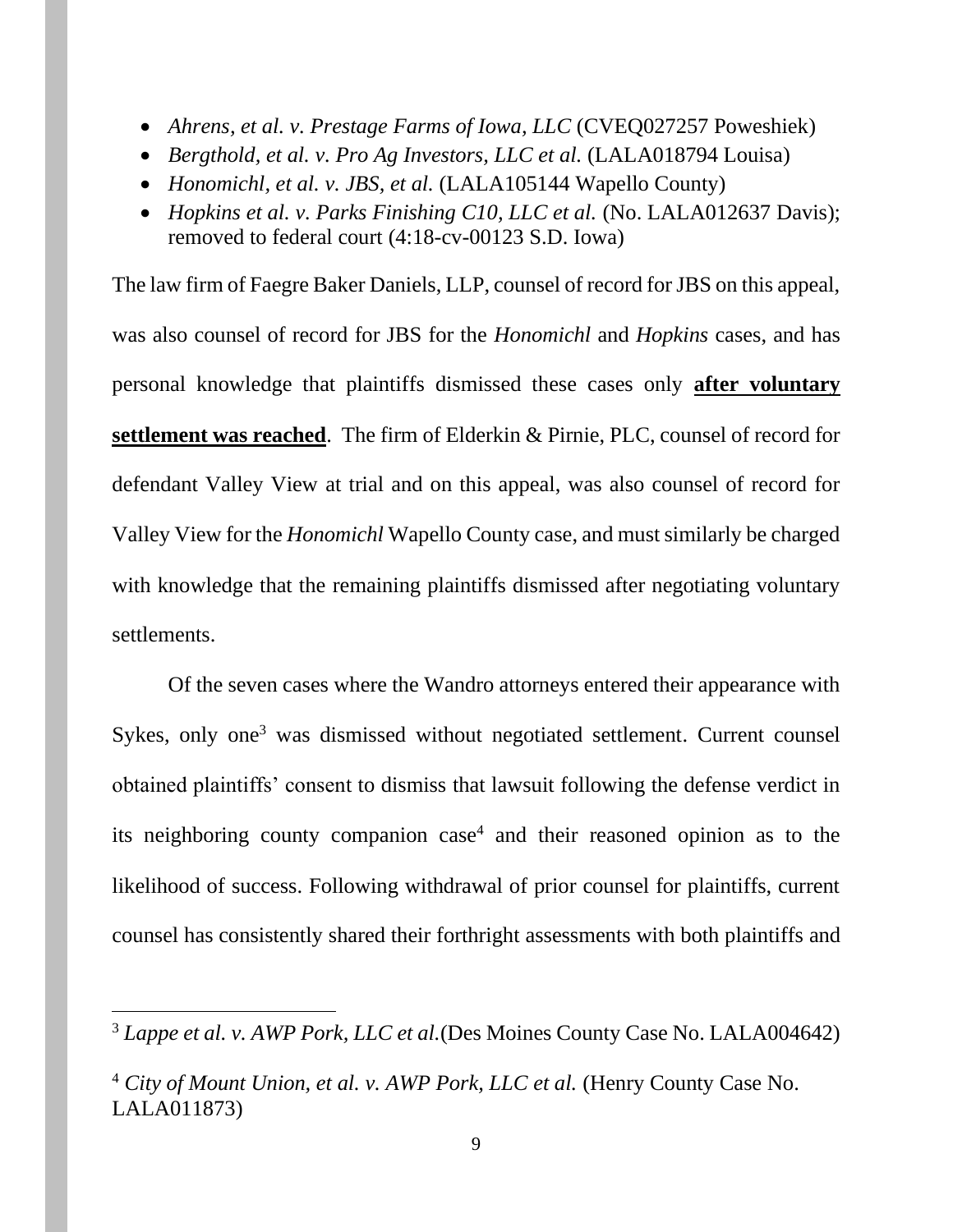the courts in an attempt to maximize both effective representation and judicial efficiency in resolving these nuisance claims.<sup>5</sup>

*Gibson, et al. v. Maschhoff, et al.* is still pending in Linn County.

#### **ARGUMENT**

<span id="page-9-0"></span>Plaintiffs are entitled to a reversal of the judgment entered against them pursuant to the doctrine of *stare decisis* for three major reasons. <sup>6</sup> First, prior caselaw is clear that a voluntary dismissal under Rule 1.943 does not constitute an adjudication on the merits but is only "final" for *res judicata* purposes. *Phipps v. Winneshiek County*, 593 N.W.2d 143, 147 (Iowa 1999). Second and similarly, a determination that a voluntary dismissal constitutes a "losing cause of action" under 657.11(5) would require a radical break with *stare decisis* that no plaintiff should

<sup>&</sup>lt;sup>5</sup> As counsel for the CAFO Defendants has highlighted, current counsel has been as candid as possible within the bounds of ethics, on and off the record, in assessing the strength of all plaintiffs' claims in light of historic and evolving precedent. (*See* Defendants-Appellees' Br. at 27, fn. 4.)

<sup>6</sup> *Kimble v. Marvel Entertainment, LLC*, 135 S.Ct. 2401, 2409 (2015) (internal citations omitted).

<sup>&</sup>quot;Overruling precedent is never a small matter. *Stare decisis* – in English, the idea that today's Court should stand by yesterday's decisions – is 'a foundation stone of the rule of law.' Application of that doctrine, although 'not an inexorable command,' is the 'preferred course because it promotes the evenhanded, predictable, consistent development of legal principles, fosters reliance on judicial decisions, and contributes to the actual and perceived integrity of the judicial process.' It also reduces incentives for challenging settled precedents, saving parties and courts the expense of endless relitigation."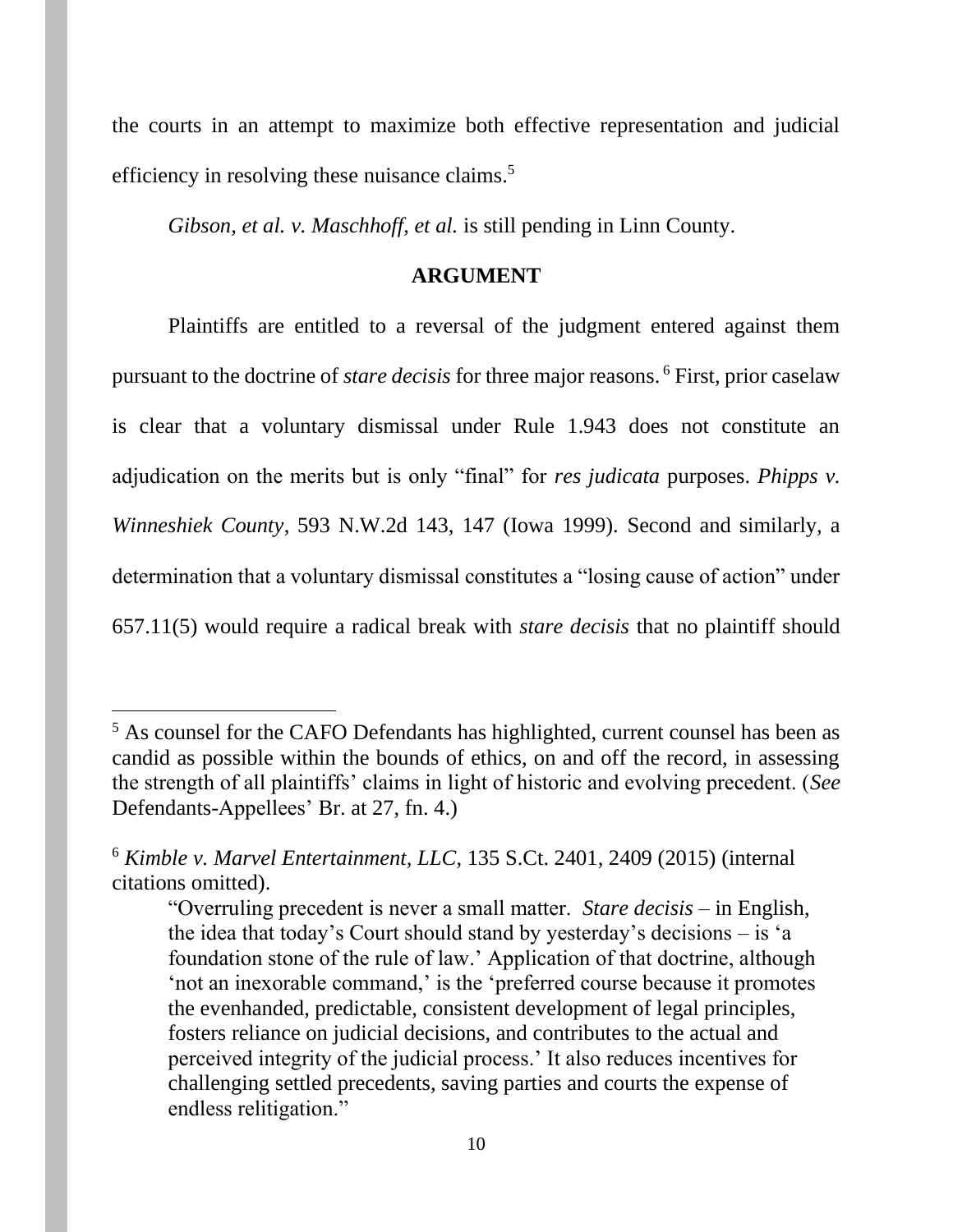ever be discouraged from voluntarily dismissing a claim. *Schark v. Gorski*, 421 N.W.2d 527, 529 (Iowa 1988). Third, upholding the district court's ruling would require a new "carveout" exception to the general rule that a voluntary dismissal divests the district court of jurisdiction over the controversy. *Darrah v. Des Moines Gen. Hosp.*, 436 N.W.2d 53, 55 (Iowa 1989).

# <span id="page-10-0"></span>**ISSUE I: THE DISTRICT COURT ERRED IN FINDING PLAINTIFFS LIABLE FOR COSTS AND EXPENSES UNDER IOWA CODE SECTION 657.11(5) BECAUSE THEY DID NOT BRING CLAIMS AS PART OF A LOSING CAUSE OF ACTION AND THEIR CLAIMS WERE NOT FRIVOLOUS.**

<span id="page-10-1"></span>**A. The CAFO Defendants Are Not Entitled to Costs and Expenses Under Iowa Code Section 657.11(5) or Chapter 625 as Two Voluntary Dismissals Constitute a Final Adjudication Only for the Purpose of Res Judicata and Do Not Transform Claims Brought by Merrill and Frescoln Into "a Losing Cause of Action"**

Following their second dismissals under Iowa Rule of Civil Procedure 1.943, the doctrine of *res judicata* bars Merrill and Frescoln from refiling their claims against the CAFO Defendants, but those dismissals do not transform their claims into a "losing cause of action" as required for a costs award under Iowa Code section 657.11(5) or Chapter 625. "For the purpose of applying the principles of res judicata, a voluntary dismissal can constitute a final adjudication of the claims and issues of a dismissed lawsuit. On the other hand, voluntary dismissals are otherwise not considered to be an adjudication on the merits." *Phipps,* 593 N.W.2d at 147 (internal citations omitted).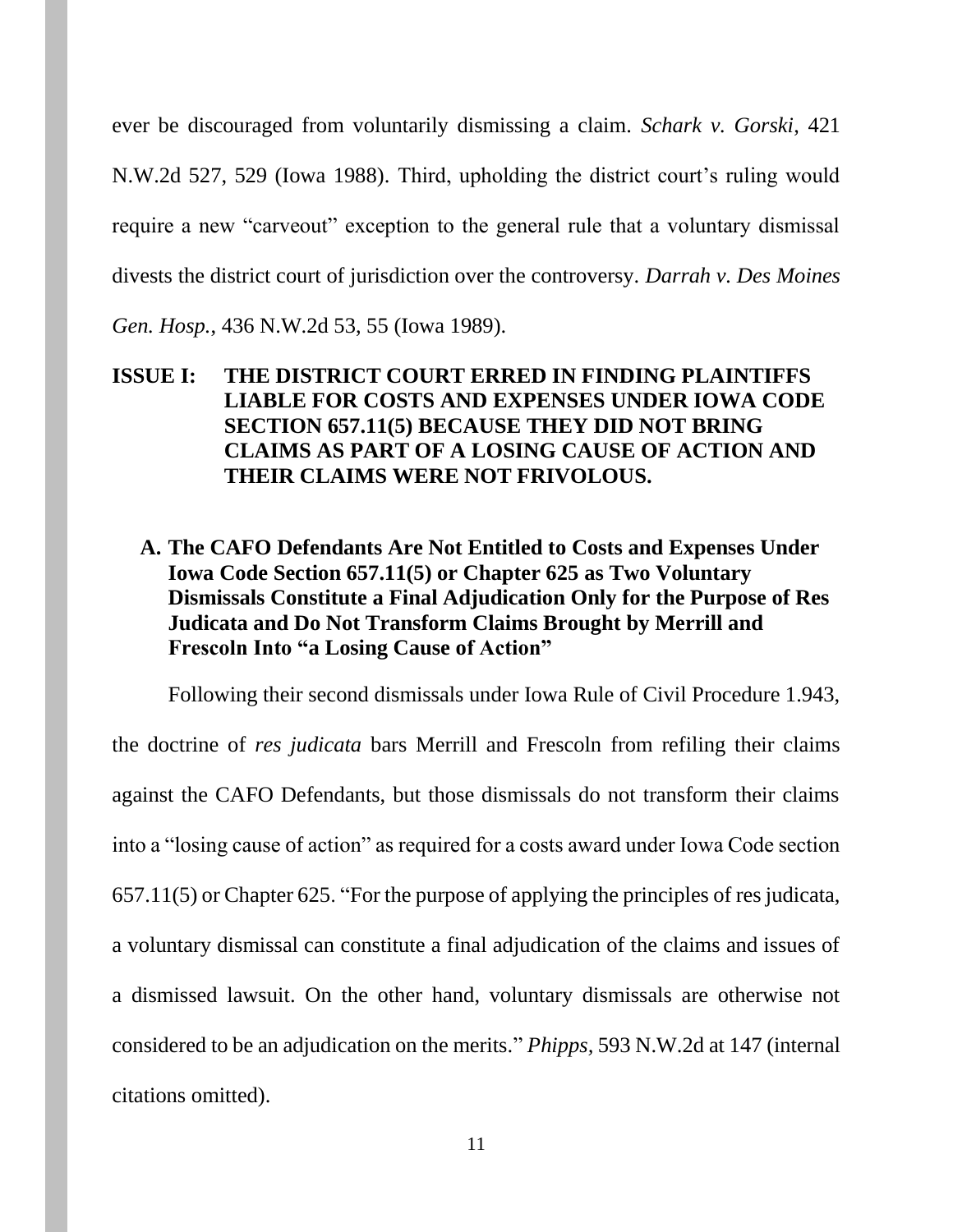In *Phipps*, the plaintiffs dismissed their claims with prejudice after entering into a voluntary settlement, but following discovery of false deposition statements by a defendant county employee, sought to pursue an independent claim for damages based upon the intrinsic fraud. *Id.* at 145. In allowing the plaintiffs to pursue their independent claims under the election of remedies doctrine despite the dismissal with prejudice, the *Phipps* court also addressed the conundrum of whether a voluntary dismissal is a judgment when "under our rules of procedure 'every final adjudication of any of the rights of the parties in an action is a judgment.'" *Id.* at 146-147 (citing Iowa R. Civ. P. 219, now Iowa R. Civ. P. 1.951(2019)). Twenty years of subsequent case law has not altered the Iowa Supreme Court's conclusion that a voluntary dismissal is not an adjudication on the merits. *Id.* at 147. Therefore, two voluntary dismissals by Merrill and Frescoln, while precluding them from relitigating their claims under *res judicata*, are not adjudications on the merits that allow awards of costs and fees under either Iowa Code Section 657.11(5) or Chapter 625.

# <span id="page-11-0"></span>**B. Without an Adjudication on the Merits, the District Court Could Not Determine that Claims Brought by Merrill and Frescoln Constituted a "Losing Cause of Action, " nor Enter Into a Subsequent but Irrelevant Inquiry as to Whether the CAFO Defendants are Prevailing Parties.**

The Court must consider whether claims brought by Merrill and Frescoln constituted a losing cause of action under Iowa Code section 657.11(5), not whether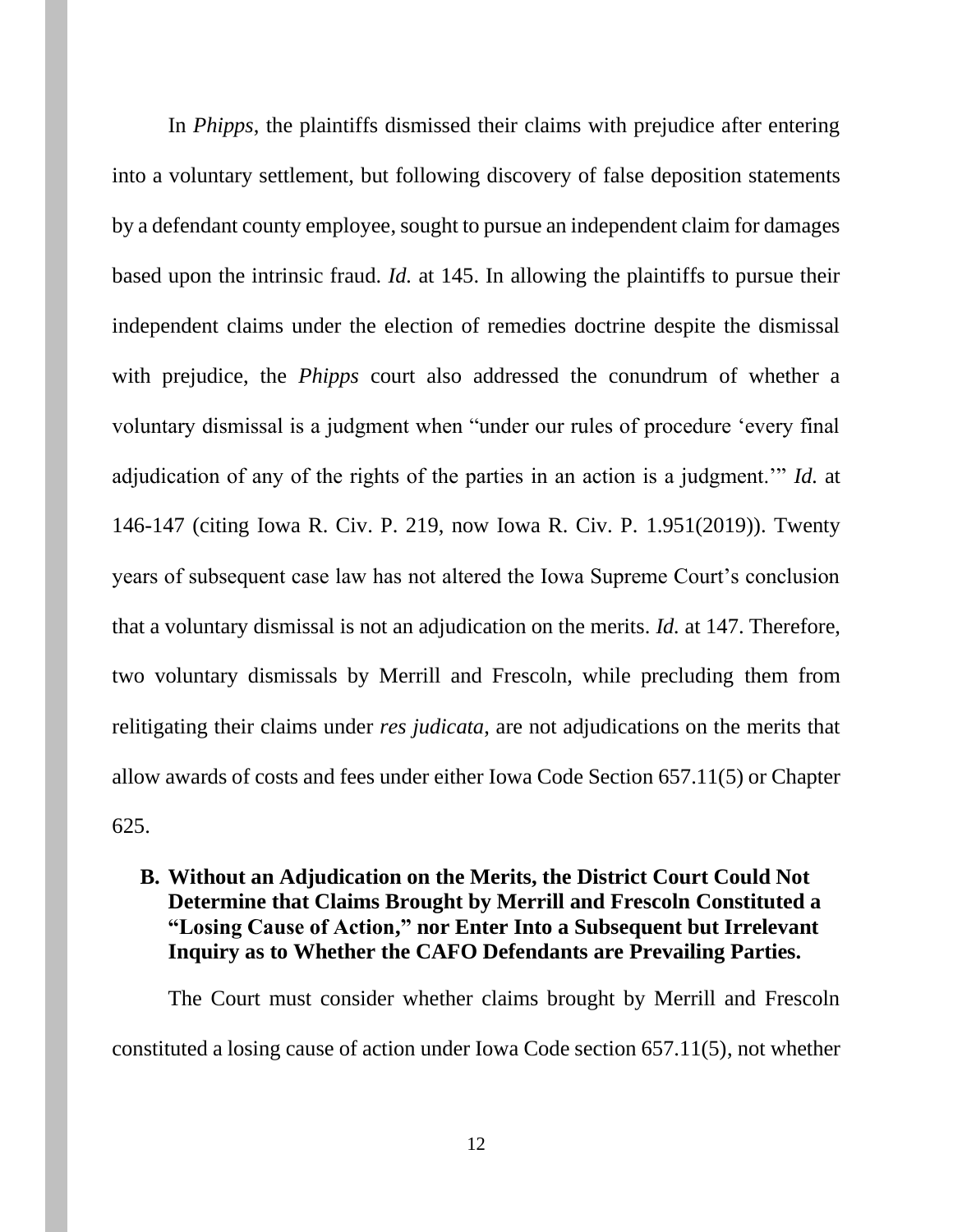the CAFO Defendants are the prevailing party on a civil rights claim.<sup>7</sup> Consequently, the CAFO Defendants' reliance on *CRST Van Expedited v. E.E.O.C.,* 136 S. Ct. 1642 (2016) is misplaced. A "prevailing party" analysis is irrelevant here given that the statutory language demands an inquiry as to whether the claims constituted a "losing cause of action," and because the district court had no opportunity to issue a ruling affecting the relative rights of the parties prior to the second dismissals filed by Merrill and Frescoln pursuant to Iowa Rule of Civil Procedure 1.943.

First, the *CRST* analysis interprets the statutory language of "prevailing" party," not "losing cause of action," and is therefore of little assistance to any analysis of Iowa Code section 657.11(5) here.

Second, the plain language of the *CRST* decision emphasizes that a "prevailing party" analysis is undertaken only after a court issues a ruling affecting the relative rights of the parties. "The Court has said that the 'touchstone of the prevailing party inquire must be the material alteration of the legal relationship of the parties.' This change must be marked by 'judicial imprimatur.'" *CRST,* 136 S.

<sup>7</sup> In claims filed under Title VII of the Civil Rights Act of 1964 (*see* 42 U.S.C. § 2000e–5(b)), "district courts may award attorney's fees if the plaintiff's 'claim was frivolous, unreasonable, or groundless,' or if 'the plaintiff continued to litigate after it clearly became so.'" *CRST Van Expedited, Inc. v. E.E.O.C.*, 136 S. Ct. 1642, 1646 (2016) (citing *Christiansburg Garment Co. v. EEOC,* 434 U.S. 412, 422 (1978)).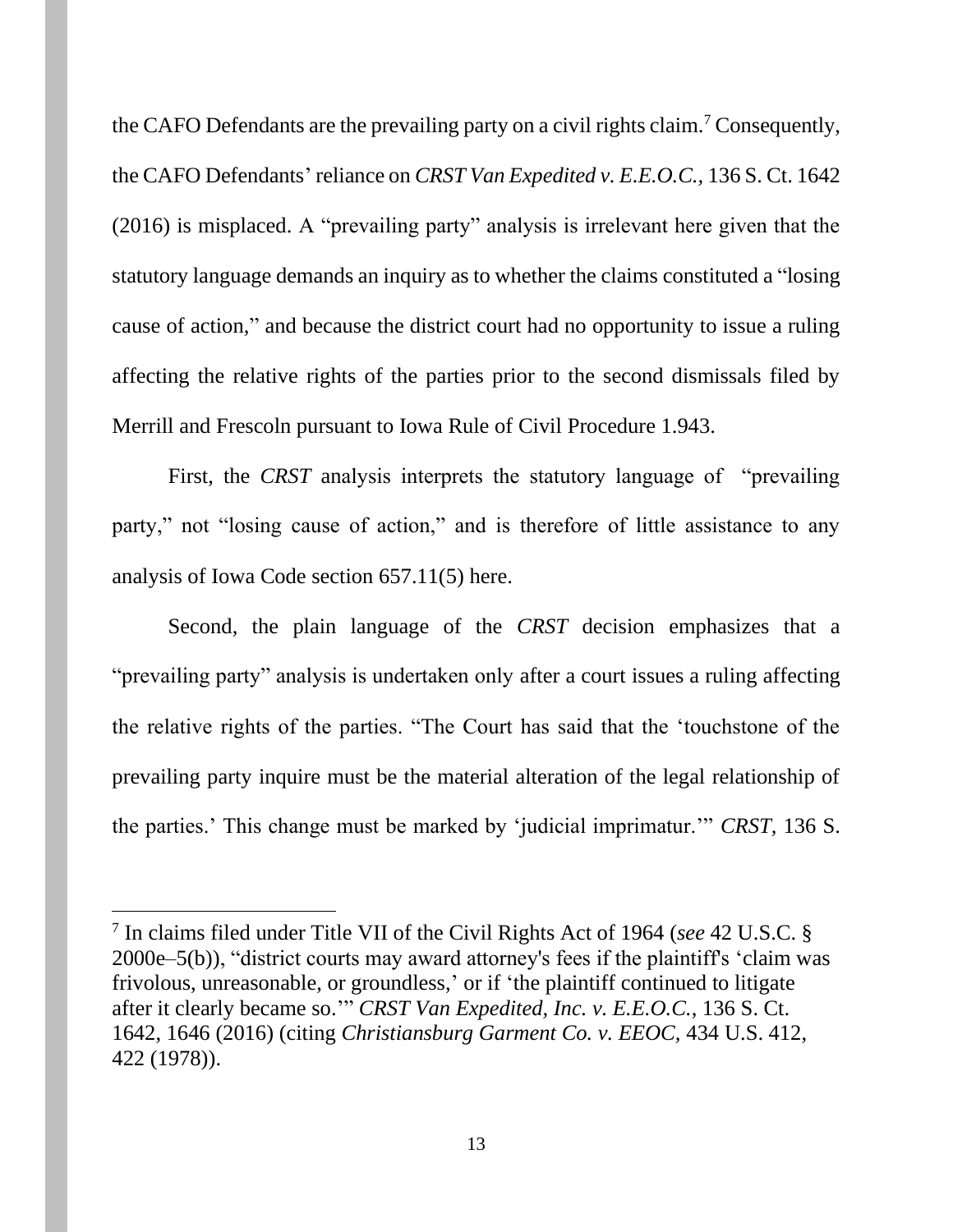Ct. at 1646 (internal citations omitted). The CAFO Defendants incorrectly argue that *CRST* is controlling here, despite its holding that a court must issue a final order that involuntarily changes the legal standings of the parties, including dismissal of a plaintiff's claim for reasons not on-the-merits, before a defendant can be entitled to costs and fees as the "prevailing party". *Id.* at 1651 ("The defendant has…fulfilled its primary objective whenever the plaintiff's challenge is **rebuffed**, irrespective of the precise reason for **the court's decision**.") (emphasis added). In this matter, the district court did not change the legal relationship of the parties.<sup>8</sup> Through their dismissals, Merrill and Frescoln voluntarily changed that relationship on their own, which they are entitled to do and should never be discouraged from doing. *See Schark v. Gorski*, 421 N.W.2d 527, 529 (Iowa 1988). The Court can and should use the *CRST* decision only as guidance for the proposition that a judicial determination of the legal rights of the parties is necessary before any party becomes entitled to costs and fees. *CRST,* 136 S.Ct. at 1646.

<sup>&</sup>lt;sup>8</sup> The Court had the opportunity to change the parties' legal relationship when the CAFO Defendants filed their motions for summary judgment, but it denied those motions based on the facts asserted by Plaintiffs. Plaintiffs concede that had the CAFO Defendants been successful in obtaining summary judgment then their claims would constitute a "losing cause of action." Moreover, the CAFO Defendants' argument is clearly erroneous that "only when a plaintiff maintains their frivolous suit through trial" will s/he held responsible. A plaintiff who pursues a frivolous claim through a motion to dismiss or motion for summary judgment is also exposed to all costs under 657.11(5).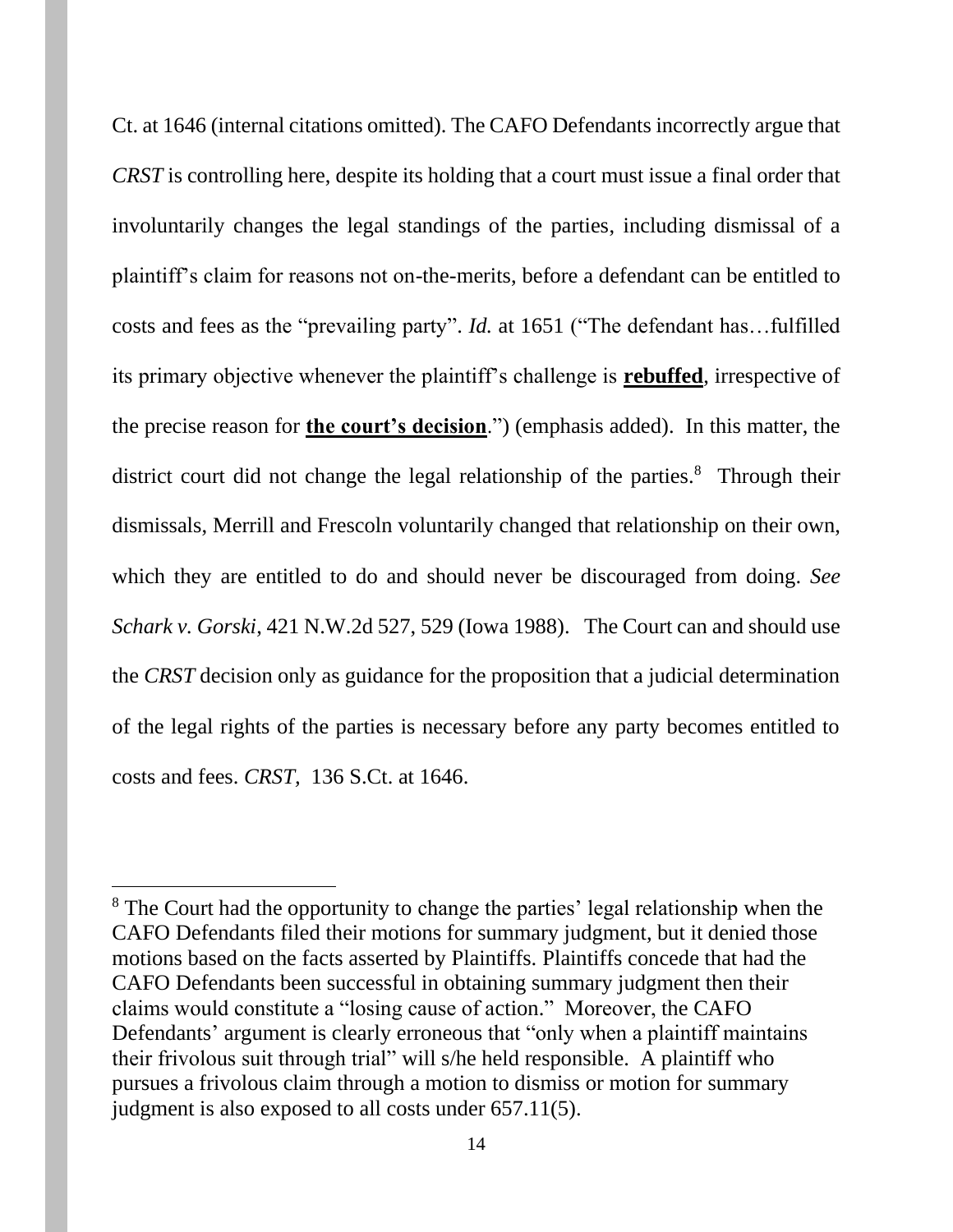# <span id="page-14-0"></span>**C. Legislative Intent to Protect the Iowa Pork Industry Is Not Relevant to Whether Two Voluntary Dismissals Constitute a "Losing Cause of Action."**

The CAFO Defendants again seek to muddy the waters regarding whether Merrill and Frescoln were part of a losing cause of action by quoting the testimony of Dr. Dermot Hayes to support their argument that they are entitled to all costs of and expenses incurred in defending the action. (Defs. Brief at 24). Dr. Hayes' opinion regarding the import of the Iowa pork industry is even less germane to this appeal that it was to proceedings below, when the district court granted Plaintiffs' motion to exclude his testimony. See January 9, 2016 Ruling on Pretrial Motions, at page 4. In their brief, the CAFO Defendants duplicate their arguments from *Honomichl* and argue that Dr. Hayes' opinion that the "more than \$1.1 billion in value added to the state's economy in 2015" by the pork industry supports an award of costs to the CAFO Defendants against Merrill and Frescoln of \$9,317.27 and \$9,184.25, respectively, in order to uphold the valid legislative interest in protecting Iowa agricultural producers. (Defs. Brief at 24). This argument is not only irrelevant, but such interpretation may plainly be construed as absurd and impractical. *See Gardin v. Long Beach Mortg. Co*., 661 N.W.2d 193, 197 (Iowa 2003).

#### <span id="page-14-1"></span>**D. JFAN's Opinion of the CAFO Industry is Not Relevant to This Appeal**

The CAFO Defendants cite to an "op/ed piece" published years ago by an organization known as JFAN. App. 268. "Op/ed" is shorthand for that page of a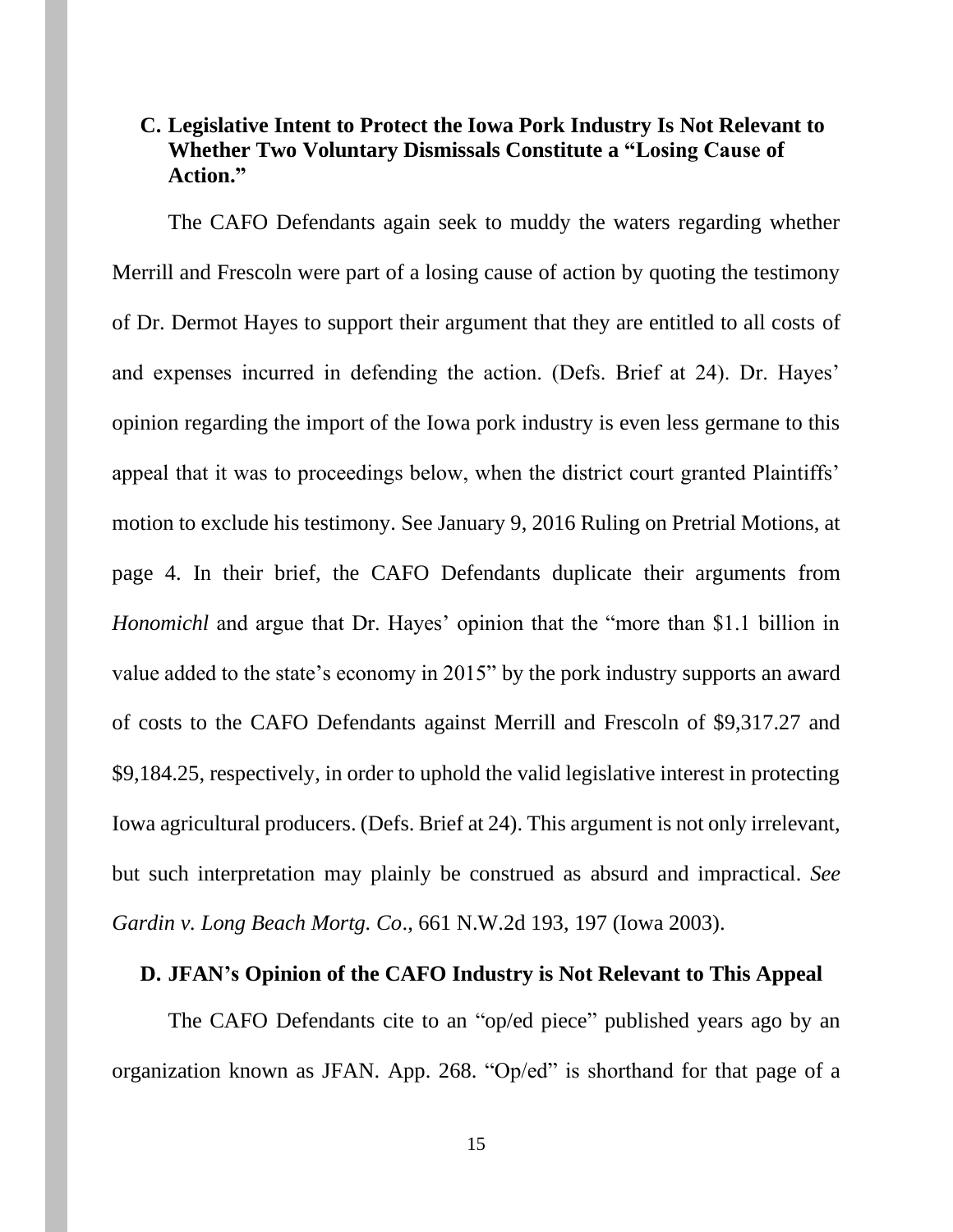newspaper where "opinions" of citizens are printed on one side, and "editorials" (which are opinions of the newspaper) are on the other. Neither Merrill nor Frescoln were members of JFAN. App. 1154 (Merrill Dep. Tr., 21:23-25); App. 1180 (Frescoln Dep. Tr., 47:20-25 The opinions of a "local activist organization" are in no way relevant to the issues in this appeal, say nothing about the merits of Merrill and Frescoln's claims, and the Court should afford them no weight.

# <span id="page-15-0"></span>**E. Merrill and Frescoln's Opinions Regarding CAFOs Are Also Not Relevant to This Appeal**

The CAFO Defendants claim that Frescoln brought suit for religious reasons because she testified animal confinements are "sinful." (Defs. Brief at 35). With no support from deposition testimony, the CAFO Defendants claim that Merrill had a "vendetta" against them. (Defs. Brief at 36). Merrill and Frescoln's personal opinions regarding the CAFO industry are not properly part of any legal analysis in this appeal. A party's subjective hatred of his or her opponent does not render an otherwise colorable claim invalid. *Weigel v. Weigel*, 467 N.W.2d 277, 282 (Iowa 1991) ("the subjective intent of the pleader or movant to file a meritorious document is of no moment. The standard is reasonableness."). Whether a claim is a colorable one or not does not depend on the motives of the filer but rather the evidence to support it. As set forth in their initial brief, both Merrill and Frescoln testified to the smells they experienced after the CAFO Defendants erected and populated the confinements at issue. (Plfs. Brief at 21-23). The district court found that evidence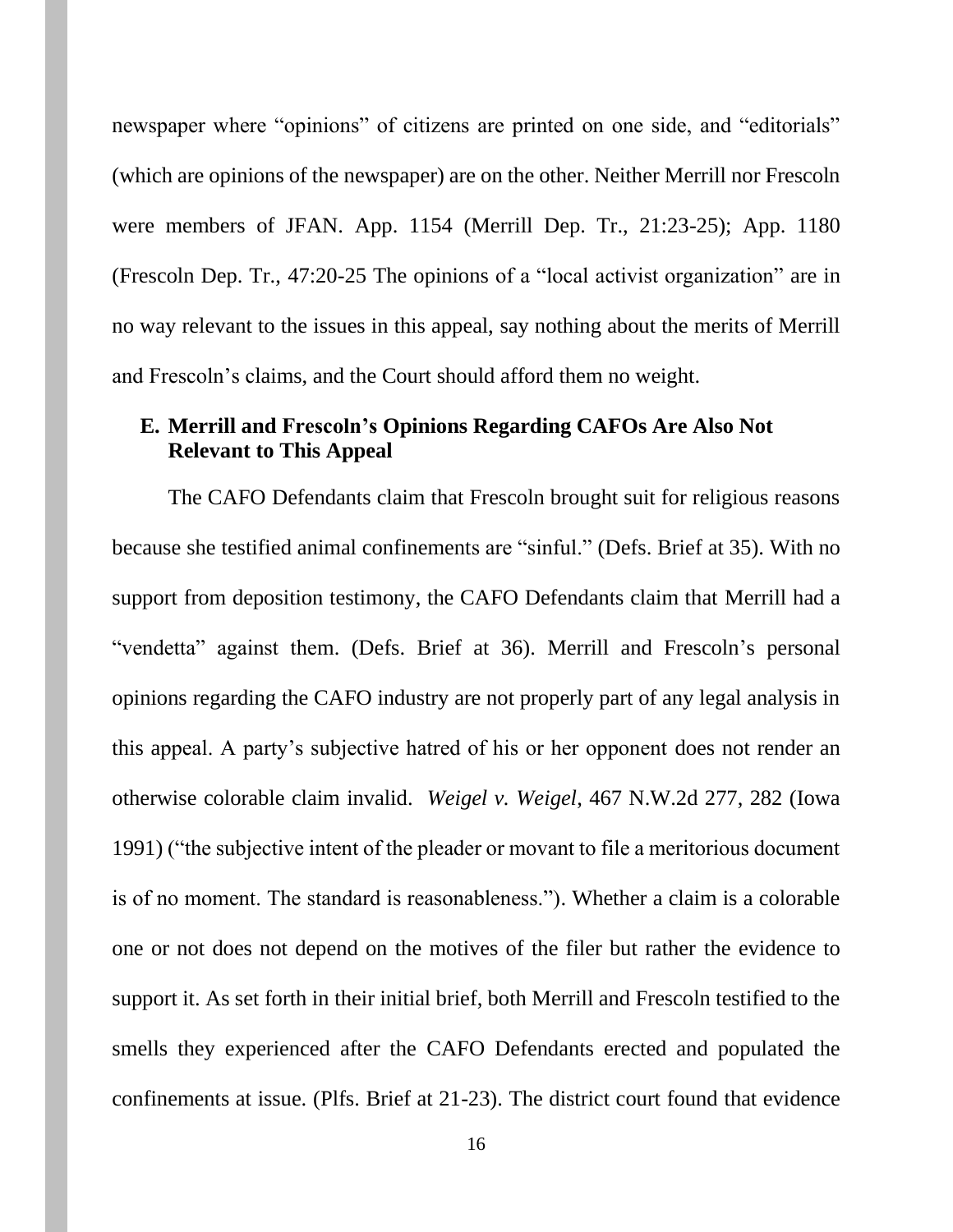sufficient for both former plaintiffs to survive a summary judgment challenge by the CAFO Defendants. See June 8, 2016 Ruling on Summary Judgment at 2. By permitting Merrill and Frescoln to survive Summary Judgment, the district court explicitly found neither of their claims were a losing cause of action under Iowa Code section 657.11(5).

## <span id="page-16-0"></span>**F. The Record Reflects Lack of Concern With Merrill and Frescoln on Summary Judgment and Appeal**

Defendants assert that they were "forced" to "address plaintiff [Merrill & Frescoln's] claims in lengthy summary judgment filings and on appeal." (Defs. Brief at 27). The record reflects that neither Merrill nor Frescoln's names appear in JBS's brief filed in support of its motion for summary judgment.<sup>9</sup> In fact, a review of the legal arguments made demonstrate that JBS was not at all focused on the claims of any particular plaintiff, but rather on what it believed to be its statutory defenses under 657.11. It is reasonable to infer that these arguments would have been the same regardless of whether Merrill and Frescoln were plaintiffs. As for the appeal, JBS initiated the appellate action for which it now blames Merrill and Frescoln. See June 10, 2016 Notice of Appeal. In the ensuing appeal, ultimately captioned as *Honomichl v. Valley View Swine, LLC*, 914 N.W.2d 223, the CAFO Defendants were only partially successful and succeeded only in overturning the

<sup>&</sup>lt;sup>9</sup> When JBS originally filed its motion for summary judgment it was known as Cargill Pork, LLC.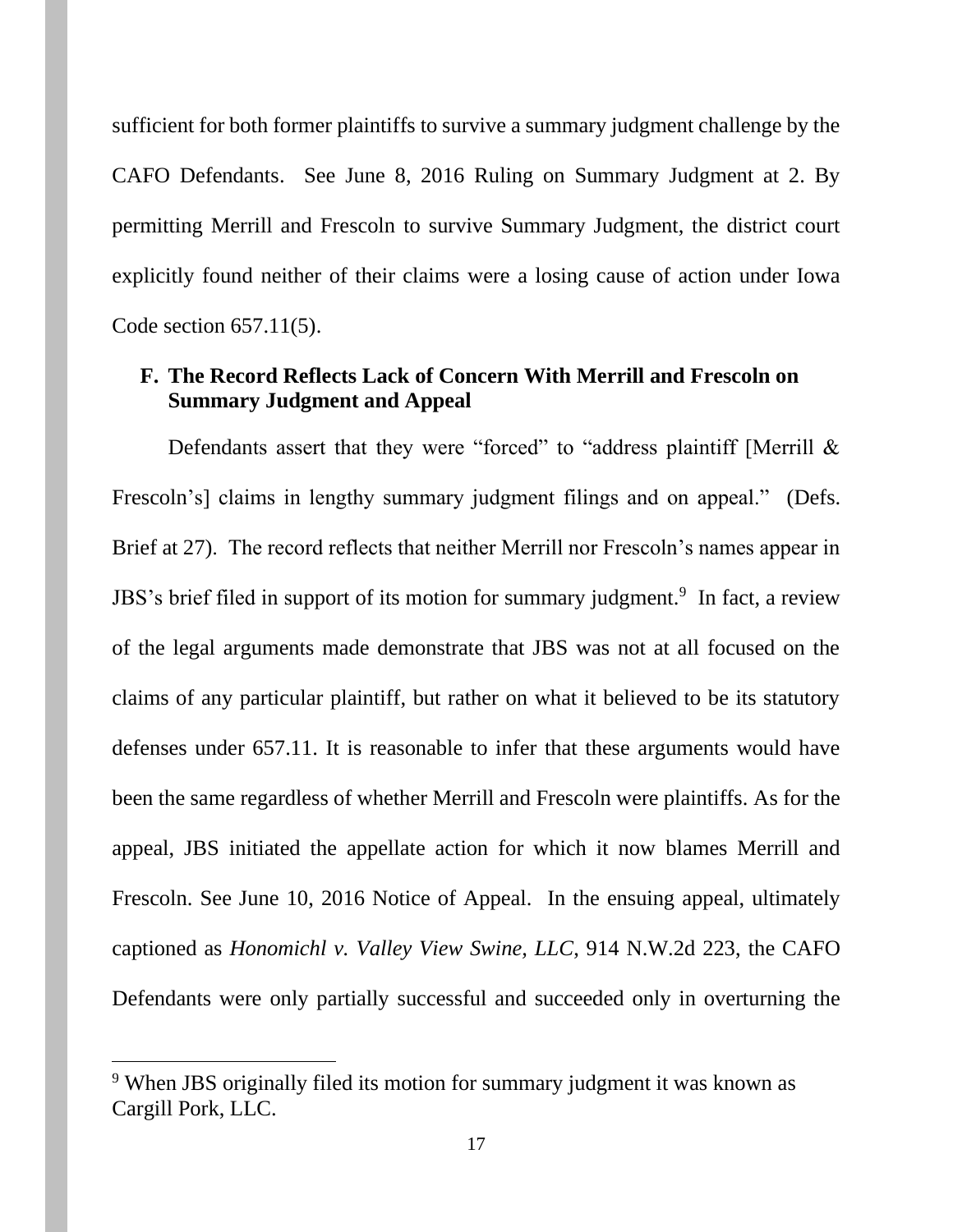denial of their summary judgment on the basis that the law required a full evidentiary hearing. None of the appellate proceedings had anything to do with the merits of the Merrill or Frescoln claims.

#### <span id="page-17-0"></span>**G. Merrill and Frescoln Did Not Bring Frivolous Claims**

As argued above, longstanding Iowa precedent demands reversal of the district court award of costs and fees to the CAFO Defendants. Merrill and Frescoln also are entitled to reversal on the grounds that the evidence before the district court demonstrates that their claims were not frivolous. Merrill and Frescoln set forth facts establishing a colorable claim for nuisance. Whether or not they would have prevailed on those claims is not at issue in this appeal, as they chose to forego ever finding out what a jury may have thought about their claims.

This Court need not reach a decision as to the merits of their claims because Merrill's and Frescoln's voluntarily dismissal with prejudice, well before trial, divested the trial court of jurisdiction to make any further determinations as to their claims. *See Darrah v. Des Moines General Hosp*., 436 N.W.2d 53, 55 (Iowa 1989). For this reason, Merrill and Frescoln set forth the facts supporting their claims in their initial brief and did not undertake a lengthy analysis of the district court's abuse of discretion as to factual conclusions regarding those claims. However, given the CAFO Defendants' reliance on those conclusions, and in the event that this Court reaches the question, Merrill and Frescoln are compelled to assert that the district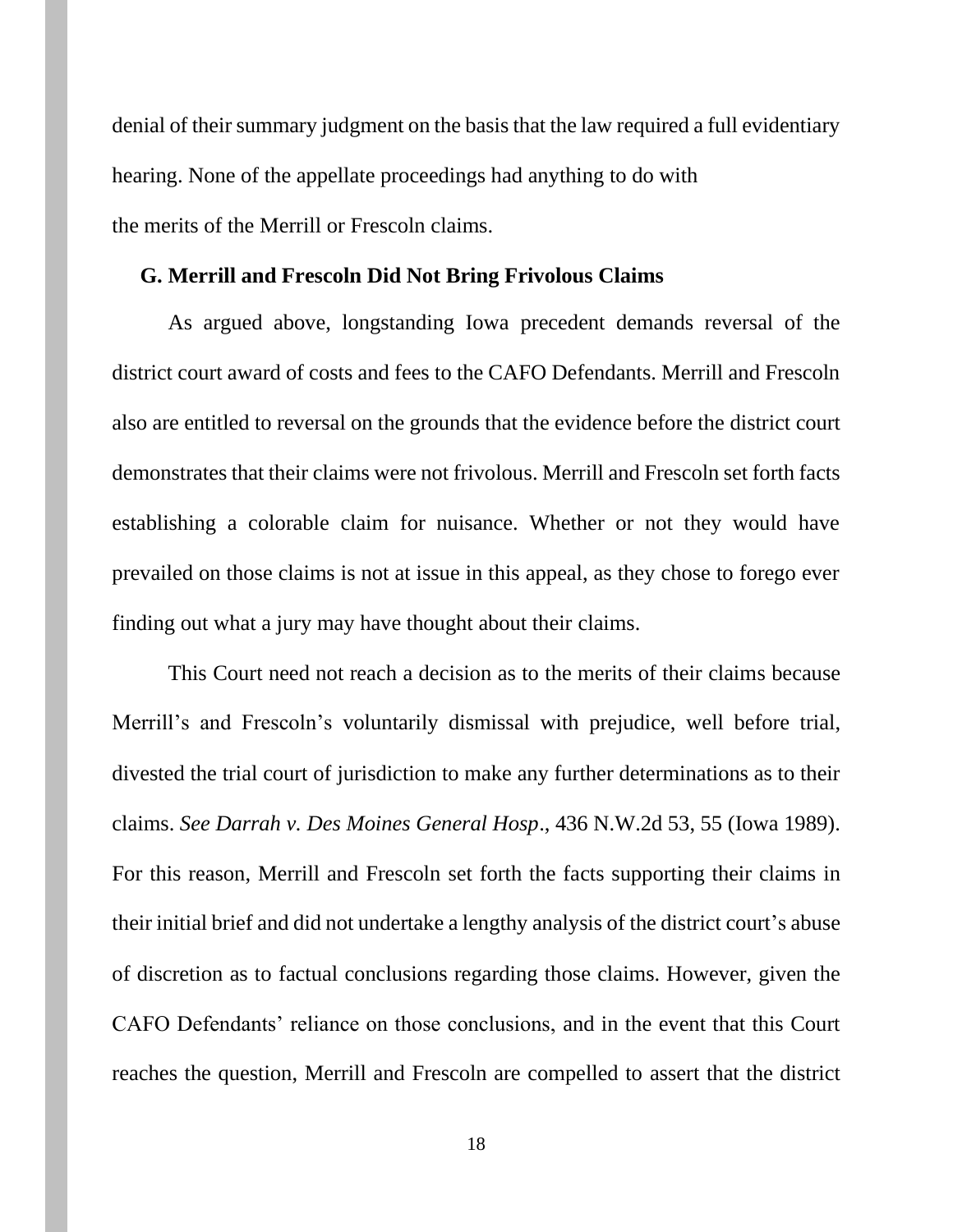court made numerous conclusions that are highly troubling, not supported by substantial evidence, and that constitute an abuse of discretion.

The district court made numerous findings of fact based on supporting documents filed with dispositive motions from which it drew its own subjective conjecture without benefit of testimony or an evidentiary hearing. As an example, the district court faulted both Merrill and Frescoln for the amount they identified in damages, which the district court described as a "demand." App. 1639, 1640. There was no finder of fact in this case – the damages identified were discovery numbers properly disclosed in the normal course of discovery and do not constitute a "demand"

Most troubling by far is this passage from the district court's ruling:

"[Frescoln] routinely conflates complaints made on behalf of her grandchildren and her husband, with her own experience and claims…[Frescoln's husband, Robert] was also at some point diagnosed with early-onset Alzheimer's Disease. Robert did not join his wife in this suit, nor did he offer testimony in support of any of her claims. Frescoln's daughter and son-in-law who have resided since 2013 in the Ash Avenue farmhouse with their children, have not been shown to have complained of odor, alleged it to be a nuisance, or offered testimony in support of any of Frescoln's claims. It cannot go unnoticed that Frescoln's predilection is different from her family's frame of mind."

App. 1641.

The district court first faults Frescoln for testifying as to the complaints of her family during her deposition. Then Frescoln is faulted again, apparently for not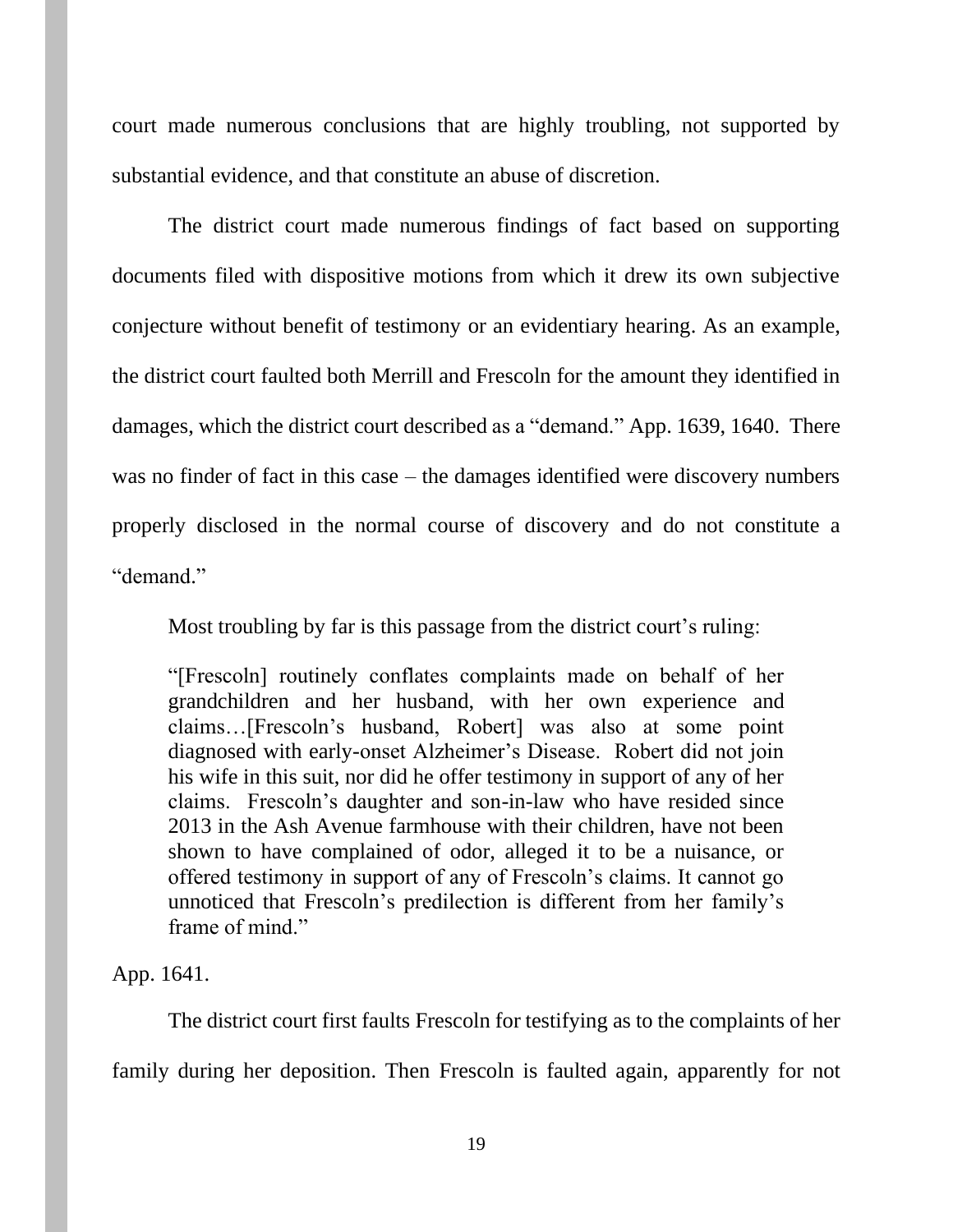compelling her family to join a voluntary lawsuit. Despite her decision to forego a trial, she is faulted for not ordering her lawyers to obtain testimony from her family – including her husband suffering from dementia – prior to trial. The district court then arrays the lack of sworn testimony from the remainder of the Frescoln family against her as evidence that their "frame of mind" is contrary to Frescoln's, without hearing a word from the individuals referenced. When the court reached its conclusions, Frescoln had long since dismissed herself from the case and was not present to defend herself from the court's unfounded and jurisdictionless attack.

Merrill and Frescoln therefore urge this Court to overturn the district court ruling based on the legal grounds set forth herein and in their prior brief. This Court does not need to reach the question of whether the district court abused its discretion in finding that claims brought by Merrill and Frescoln were frivolous, despite surviving the challenge of summary judgment on the identical evidence arrayed against them in the district court ruling, but this question should be decided in Plaintiffs' favor in that event.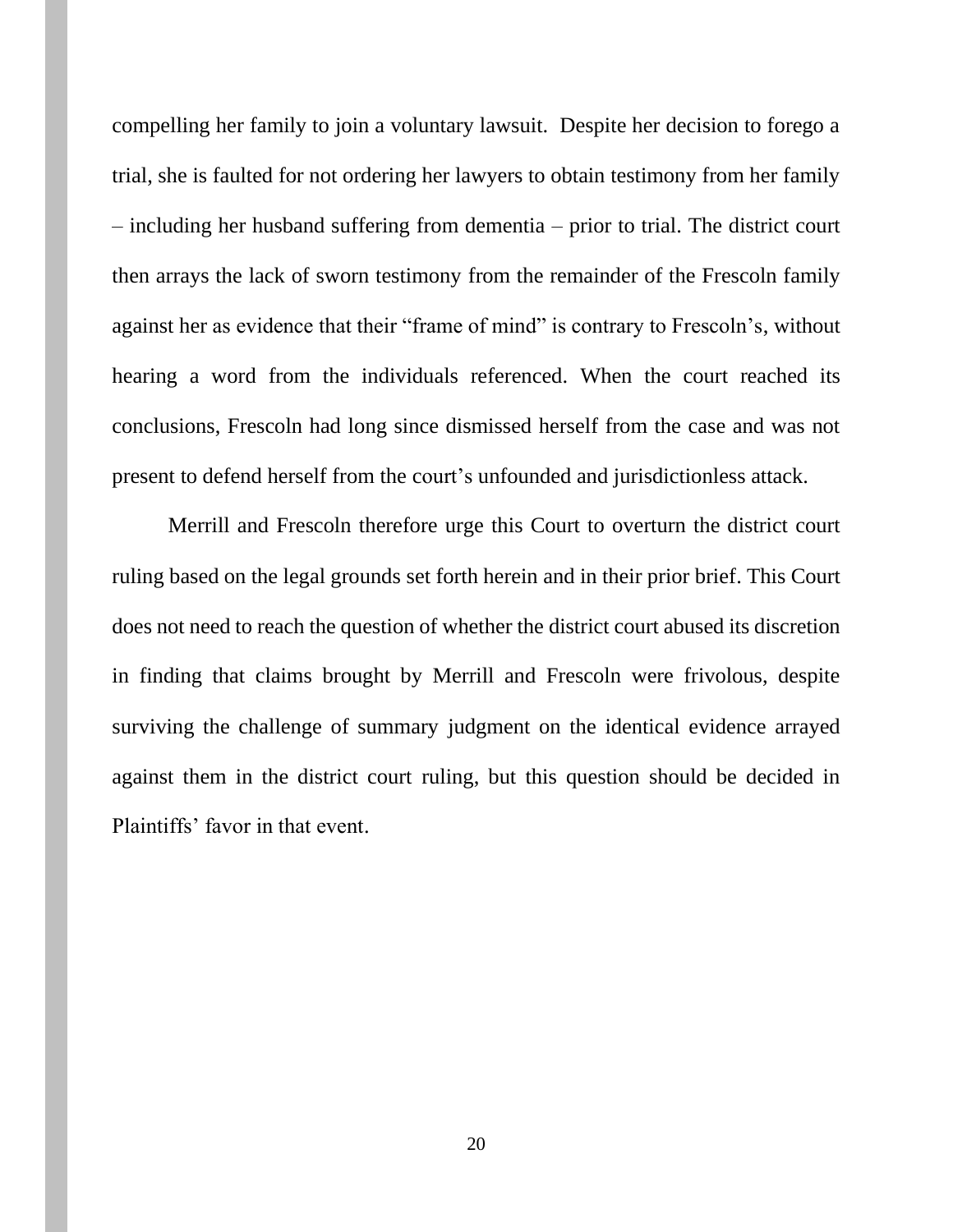# <span id="page-20-0"></span>**ISSUE II: THE DISTRICT COURT ALSO ERRED IN FINDING THAT A SECOND VOLUNTARY DISMISSAL UNDER IOWA R. CIV. P. 1.943 EXPOSES A PLAINTIFF TO ALL COSTS AVAILABLE UNDER IOWA CODE CHAPTER 625.**

Established precedent clearly holds that a voluntary dismissal under Rule 1.943 does not constitute an adjudication on the merits but is only "final" for *res judicata* purposes, as argued above. *Phipps v. Winneshiek County*, 593 N.W.2d 143, 147 (Iowa 1999). The district court clearly erred in holding that "a second dismissal, for any reason, under Iowa Rule of Civil Procedure 1.943…trigger[s] the application of Iowa Code Chapter 625 on assessment of court costs and related expenses." Denying Plaintiffs' appeal on this point would require the Court to destroy two decades of *stare decisis*.

Merrill and Frescoln additionally refer the court to their arguments on this issue in Plaintiffs-Appellants' brief.

# **ISSUE III: THE DISTRICT COURT ERRED IN THE AMOUNT OF JUDGMENT ENTRY BECAUSE THE COSTS AND EXPENSES AWARDED ARE NOT RECOVERABLE.**

Merrill and Frescoln refer the court to their arguments on this issue contained in Plaintiffs-Appellants' brief.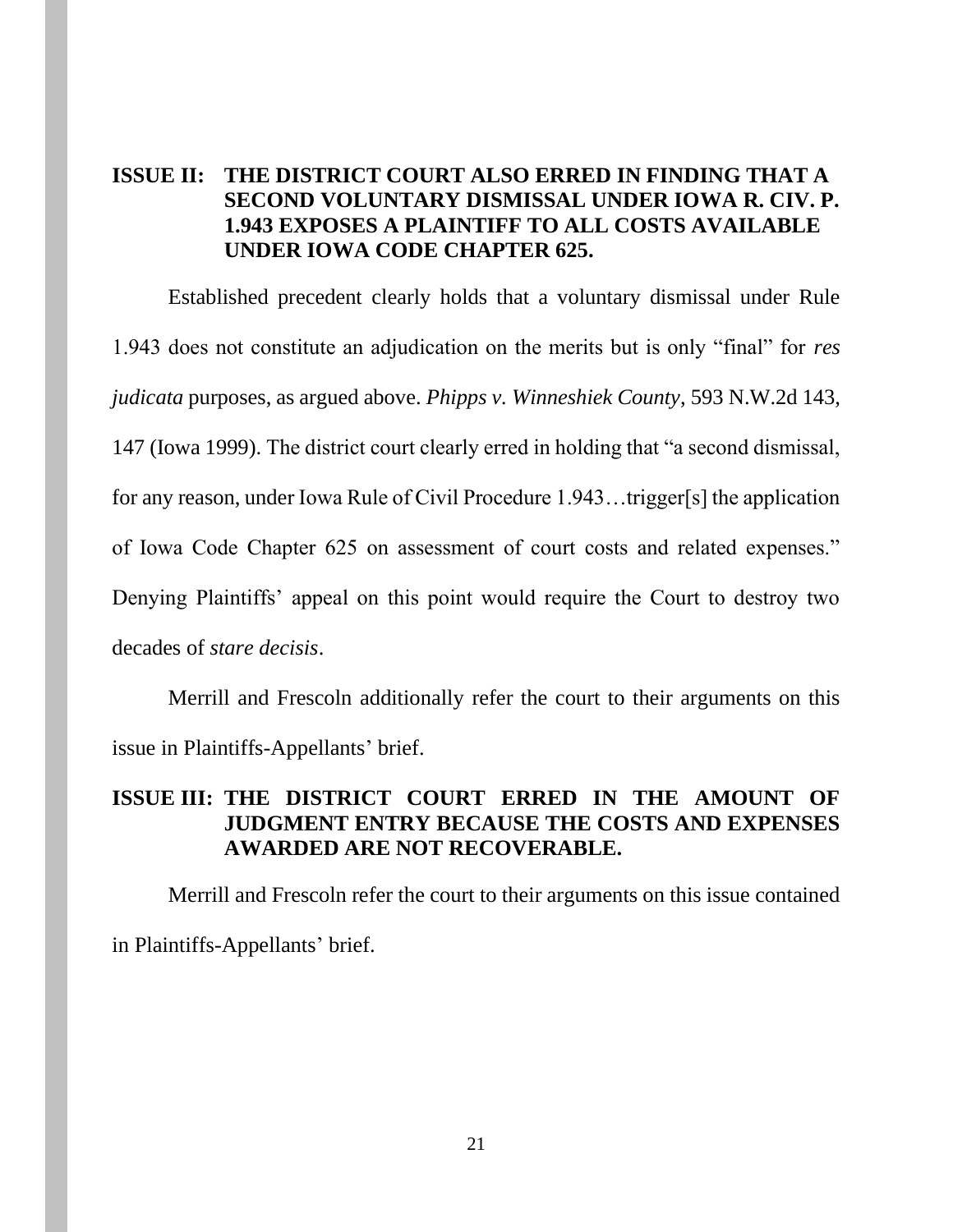### <span id="page-21-0"></span>**ISSUE IV: THIS COURT SHOULD AWARD MERILL AND FRESCOLN APPELLATE ATTORNEY FEES**

The CAFO Defendants compound the bad faith, vexatious, and oppressive assertions of their trial motions in their appellate brief. This "willful and wanton disregard" for the facts of this litigation and the procedural history of voluntary settlements negotiated by the selfsame counsel is "connivance" tantamount to "voluntary blindness" by JBS and Valley View and further supports the award of appellate attorney fees Plaintiffs initially requested. *See Williams v. Van Sickel*, 659 N.W.2d 572, 579 (Iowa 2003) (internal citations omitted). As pled in their initial brief, and again, inapposite to the CAFO Defendants' claims, Merrill and Frescoln are requesting attorney fees on appeal, not at trial. They will submit attorney affidavits in support of the same at the close of final briefing.

#### **CONCLUSION**

<span id="page-21-1"></span>For all the foregoing reasons, this Court should reverse the district court's April 19, 2019 Ruling and Judgment on Costs because Merrill and Frescoln are not liable in the first instance for costs and expenses under either Iowa Code 657.11(5) or Chapter 625 and/or because the costs and expenses awarded against them were not recoverable under Iowa law. The doctrine of *stare decisis* additionally demands reversal of the Ruling and Judgment. Costs of appeal should be taxed to the CAFO Defendants Valley View and JBS.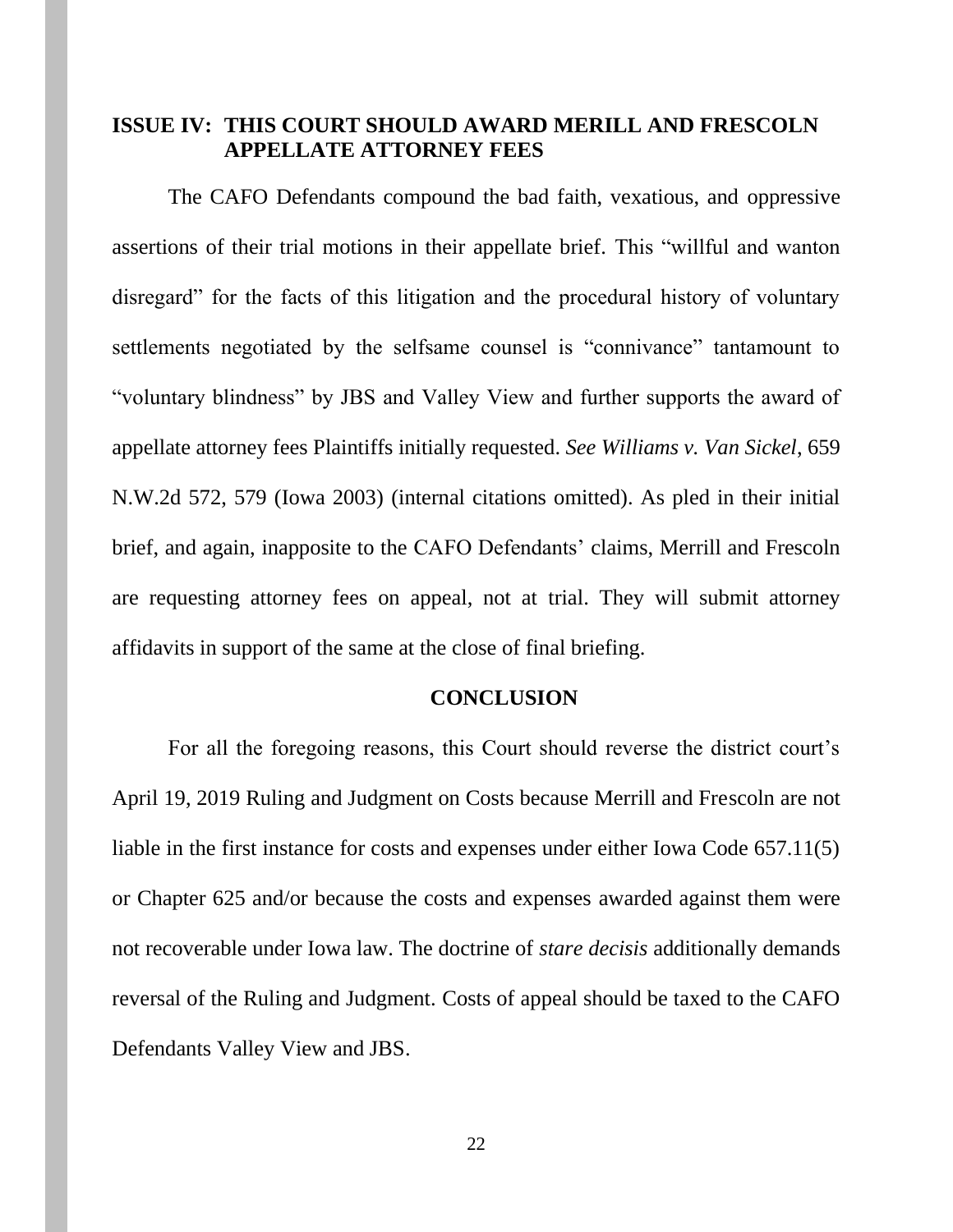Respectfully submitted,

 */s/ Ben Arato /s/ Jennifer H. De Kock*  Steven P. Wandro AT0008177 Jennifer Hall De Kock AT0010808 Benjamin G. Arato AT0010863 WANDRO & ASSOCIATES, P.C. 2501 Grand Avenue, Suite B Des Moines, Iowa 50312 Telephone: 515/281-1475 Facsimile: 515/281-1474 swandro@2501grand.com jdekock@2501grand.com barato@2501grand.com

ATTORNEYS FOR PLAINTIFFS-APPELLANTS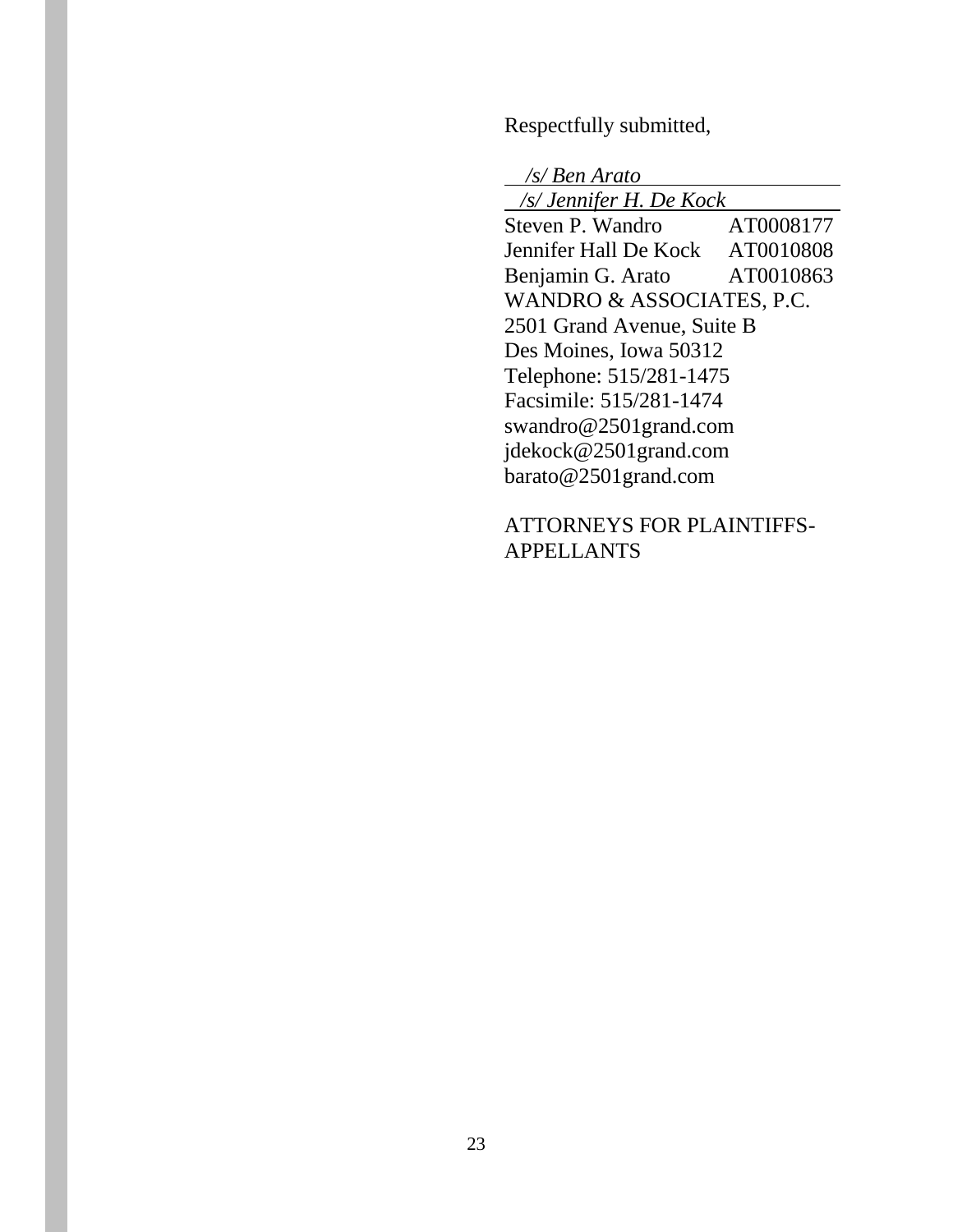## **CERTIFICATE OF FILING**

<span id="page-23-0"></span>The undersigned hereby certifies that I, or someone acting on my behalf, filed the foregoing Appellants' Reply Brief via the Iowa Judicial Branch EDMS system on November 1, 2019.

*/s/ Ben Arato*

Benjamin G. Arato

### <span id="page-23-1"></span>**CERTIFICATE OF SERVICE**

The undersigned hereby certifies that on November 1, 2019, a copy of the foregoing Appellants' Reply Brief was served via the Iowa Judicial Branch EDMS system to the attorneys listed below:

> */s/ Ben Arato* Benjamin G. Arato

William H. Roemerman ELDERKIN & PIRNIE, PLC 316 2nd St. SE, Suite 124 Cedar Rapids, Iowa 52401 wroemerman@elderkinpirnie.com *ATTORNEY FOR DEFENDANT VALLEY VIEW SWINE, LLC* 

Shannon L. Sole Robert C. Gallup FAEGRE BAKER DANIELS LLP 801 Grand Avenue, 33rd Floor Des Moines, Iowa 50309 shannon.sole@FaegreBD.com Robert.gallup@FaegreBD.com *ATTORNEYS FOR DEFENDANT JBS LIVE PORK, LLC*